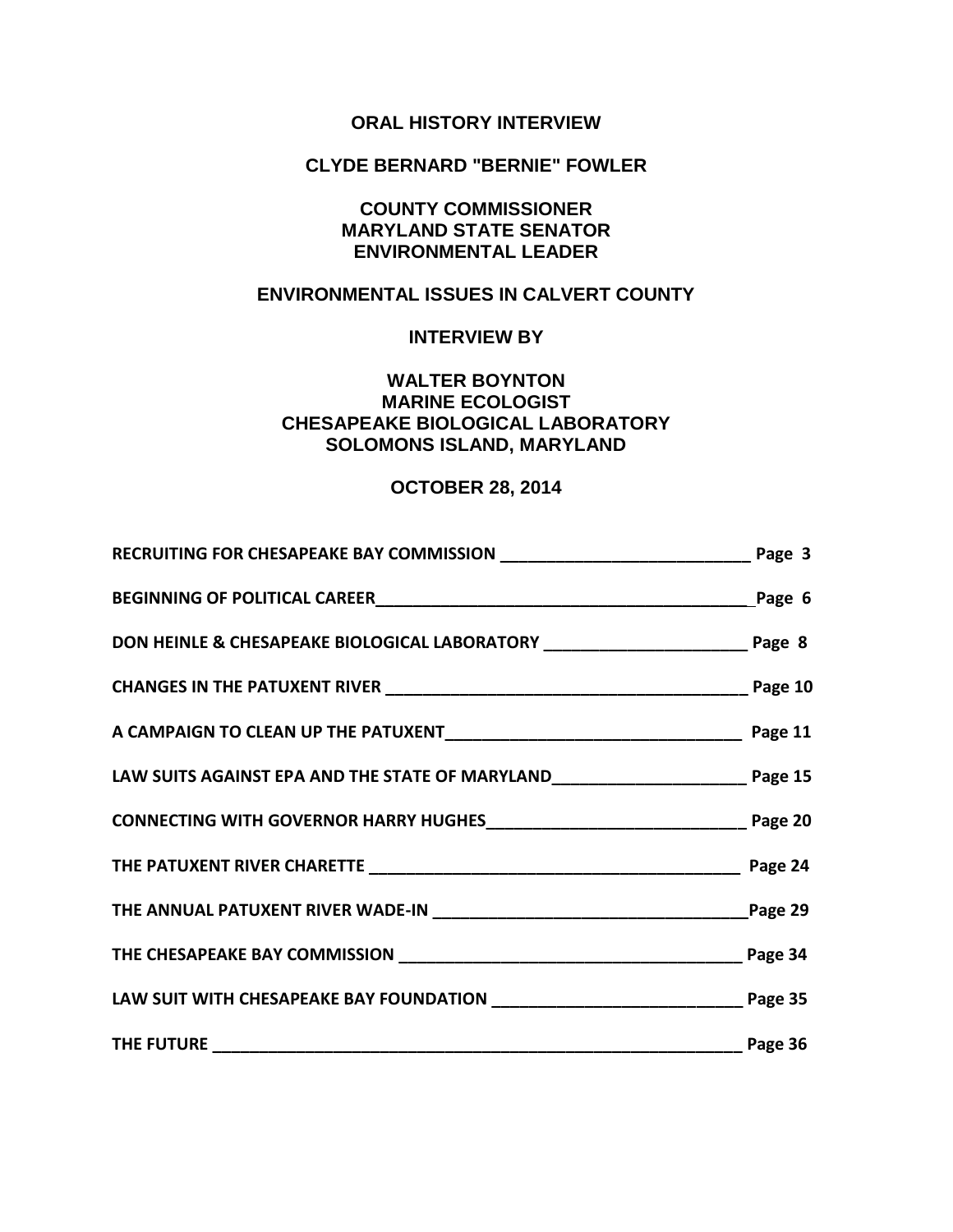Walter Boynton: My name's Walter Boynton and I'm an ecologist. I work at the Chesapeake Biological Lab in Solomons, and that's part of the University of Maryland. I first came to the lab in 1969. I was a summer student, and I thought, "I'm going to be a marine biologist!" Actually, when I got there, I found out that what they wanted me to do was to run the Xerox machine. My earliest days in marine science were getting books out of the library and Xeroxing articles. To a certain extent, it's been uphill since then.

> I went off to graduate school after a bit at CBL, and as the fates would have it, when I finished at the University of Florida, I was offered a job at CBL. My wife and I looked at each other and said, "You know what? We met there. We went a-courting on the big pier in front of CBL. We had a good time. Let's go back." We went back to the lab in 1975, and we have been here ever since. I expect we'll finish our days out here.

I think I was at CBL for a very short time when I met Bernie Fowler. When I first got back there, there were issues emerging about water quality in the Chesapeake Bay. Actually, more than just water quality: issues about the habitat, the loss of the sea grasses, changes in the fisheries, thedecline of oysters. There were people like Bernie, I wish there more of them, who were asking questions about what's going on. I don't know if it's just me and my personality, but I thought that being able to take some of this scientific stuff, which often can be pretty technical, translate it, and talk to someone like Bernie about it, was useful, it was exciting at times, and it was also pretty scary at times. Up to this day, I still think it's a good thing to do.

One of the rules, one the lessons I learned from Bernie, and I try to apply this in my science stuff, is that you need to tell all the different groups the same story. You've got to tell them the same story. Sometimes people will clap, and other times, people really don't want to hear that, but it's, I think, something that Bernie gave to me, was this business about tell them the same story. We've been working together, I guess, for, let me count them out ... '75, '85, '95, '05 ... it'll be 40 years next year. That's a long time. Every minute I've involved with him has been worthwhile. I'm glad to be here.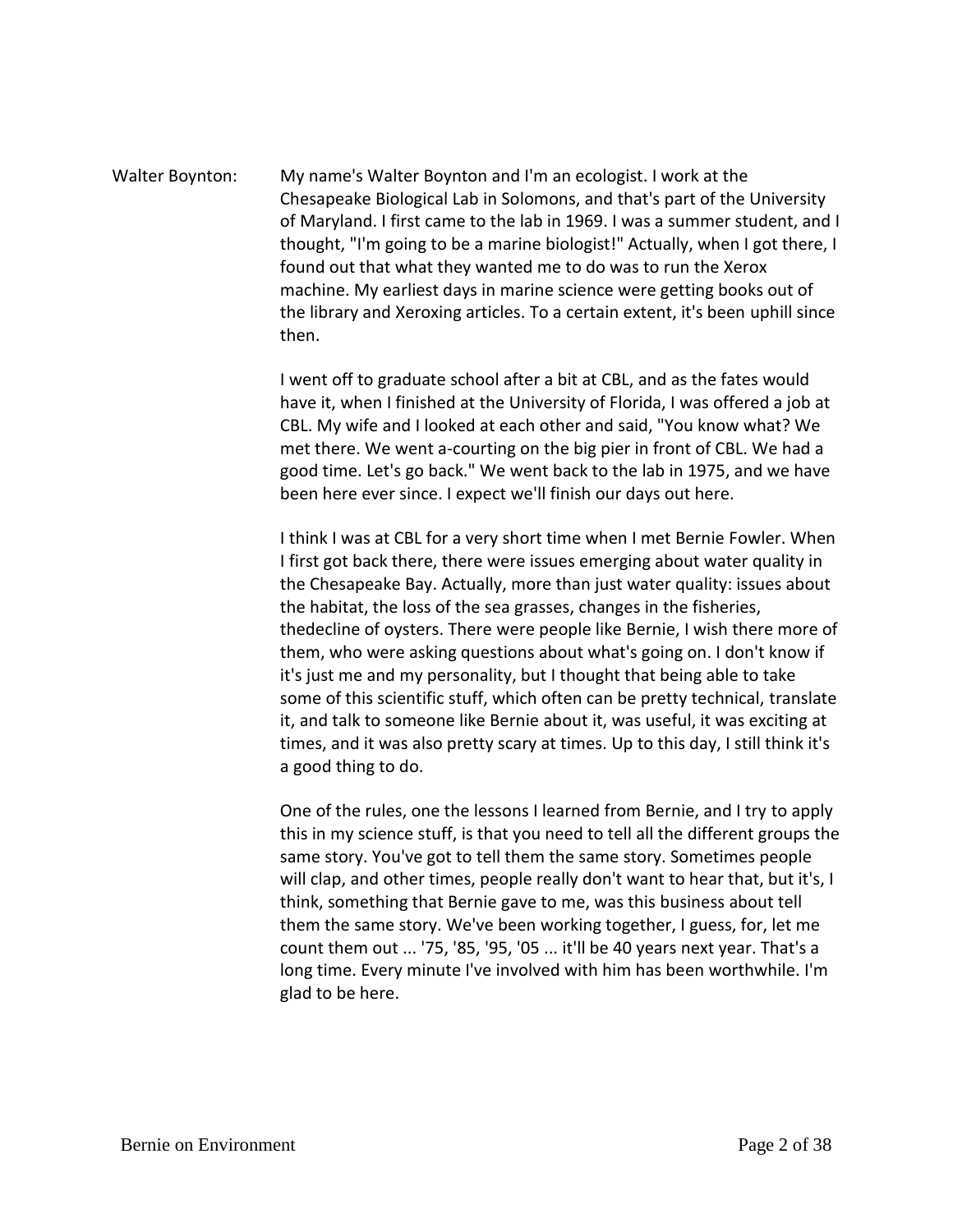#### RECRUITING FOR CHESAPEAKE BAY COMMISSION

Bernie Fowler: One of the most embarrassing times in my life ... Mike Miller said, he and Clay Mitchell at the time, they wanted to replace Jack Witten, because Jack had kind of wore his welcome out on Chesapeake Bay Commission. I was in the Senate then and was a member of the Chesapeake Bay Commission. "Would you find us a good candidate?" I said, "I really will, I'll try my best." The first person who came to mind was Dr. (Eugene) Cronin. I called him on home, at his house, he had left the laboratory today, at the house.

> He went to Boston with me one time, you know, when we was fighting over Molly's Leg (small island near Solomons Island) down there, and they were holding it up, some environmental agency or something, EPA or somebody. So we flew to Boston. Cronin went with me. We flew to Boston to talk to a friend of his who was field director they took in this area. All I did was try and introduce myself, and we chatted for a little bit, but Cronin, they were bosom buddies, they must have went to school or something. He said, "Oh, I'll take care of that for you." Next thing I know, the was freed up. We got to be friends, talking, coming back, and I said, "Are you pretty much resolved to full retirement now?" He said, "Bernie, I'd really like to continue doing some things. I don't know what that'd be, but my affection is really in the Bay, and the rivers, and all."

> I called him at home. "Dr. Cronin, this is Bernie Fowler." He said, "How you doing?" I said, "I'm doing fine. Look, I don't want to embarrass myself by asking you this, but we need a good person on the Chesapeake Bay Commission. Is there any chance that you could find time? You know, they pay your transportation, and all, food and everything. Is there any way you could find time? I know this is a burden for you." He shot right back, he said, "Oh, I'd love to do it for you. I'll do it for you."

> I go back to Mr. Miller and Mr. Mitchell, and I say, "I got you one. Couldn't get a better one." I said, "Dr. Cronin, that was executive director of the Chesapeake Biological Lab." "Oh, yeah," Mitchell said, "I know him well. Yeah." I said, "Well, he's a smart man, and he really knows the Bay. You couldn't get a better choice."

> Then, a week later, they called me on the phone and said, "Dr. Cronin's not acceptable for the appointment." Now, I got to call him. I tell him, I said, "I'm almost in tears, I'm so embarrassed, but somebody up there, for some reason or another, don't feel like you belong on the Chesapeake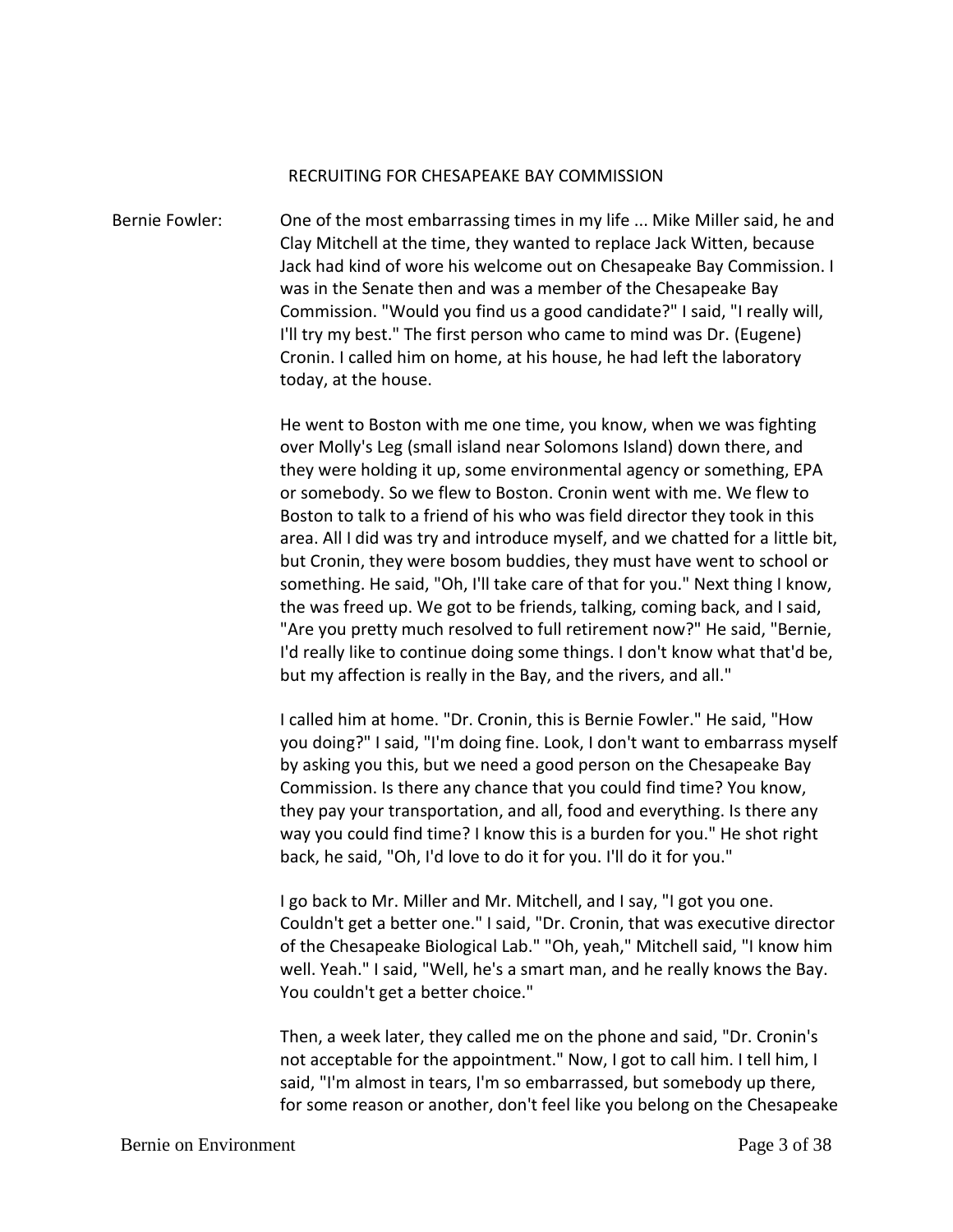Bay Commission. I don't have the foggiest notion who." I found out it was Clay Mitchell. He said, "Bernie, don't feel bad about it. I'm not surprised."

I got another call from Mike. He said, "Can you try one more time?" I said, "Yeah, I'll try one more time. I want to see somebody on it that's going to be a good contributing member." I said, "Well, you know, I'll call Harry Hughes. He and I got along good. He won't do it, but at least I'll call him." Called him, I swear, I didn't say 10 words, and he said, "Bernie, what do you want?" I said, "What I want you probably won't want to do. I want you to be a member of the Chesapeake Bay Commission. We really need somebody like you." He said same thing Dr. Cronin said, "I'll do it for you, Bernie." Oh, man. I'm in hog heaven. No way they'll turn Harry Hughes down.

I go back to him. "Harry Hughes is willing to serve, and it's going to be hard for you to turn him down." "Okay, we'll let you know in a couple of days." Got another phone call. They wouldn't take him. I said, "My God, I can't ... well look, you forget it. I'm out of it now. I'm out of it. Don't bother." They held that open because they knew that I was going to retire from the Senate. They held that open for 6 months. After I retired, soon as I left the Senate, I got a call from Mike, "Clay Mitchell and I really want you to serve on the Chesapeake Bay Commission as a citizen representative."

- Walter Boynton: Why did they send you off on these recruiting missions?
- Bernie Fowler: They were sincere. They trusted me that I'd bring people in that would have the kind of stature and equipment to do the job, but for some reason or other, I don't think Mike liked Harry Hughes, and I don't think Clay Mitchell liked Dr. Cronin, for whatever the reason. That was Eastern Shore. Can you imagine turning two tycoons down like that? Oh, my, what contributors they would have been.
- Michael Fincham: Yeah. No reason was ever given for those rejections?
- Bernie Fowler: No, they didn't give me ... I asked them, I said, "Could you tell me why?" Mike told me, he said, "Well, it's something personal. He and Clay ... I don't know what it is, Bernie, I really don't know. I don't think Clay will tell you if you ask him." I didn't bother to ask him. I went back to Mike, and I says, "Harry Hughes?" He said, "Well, Harry's had his day in the sun." I says, "Yeah, but he's so valuable." I'd figured it was Mike that knocked Harry Hughes off. Man, I was so embarrassed when I had to call him back, "Governor, I don't know how to tell you this, but they've turned you down over there."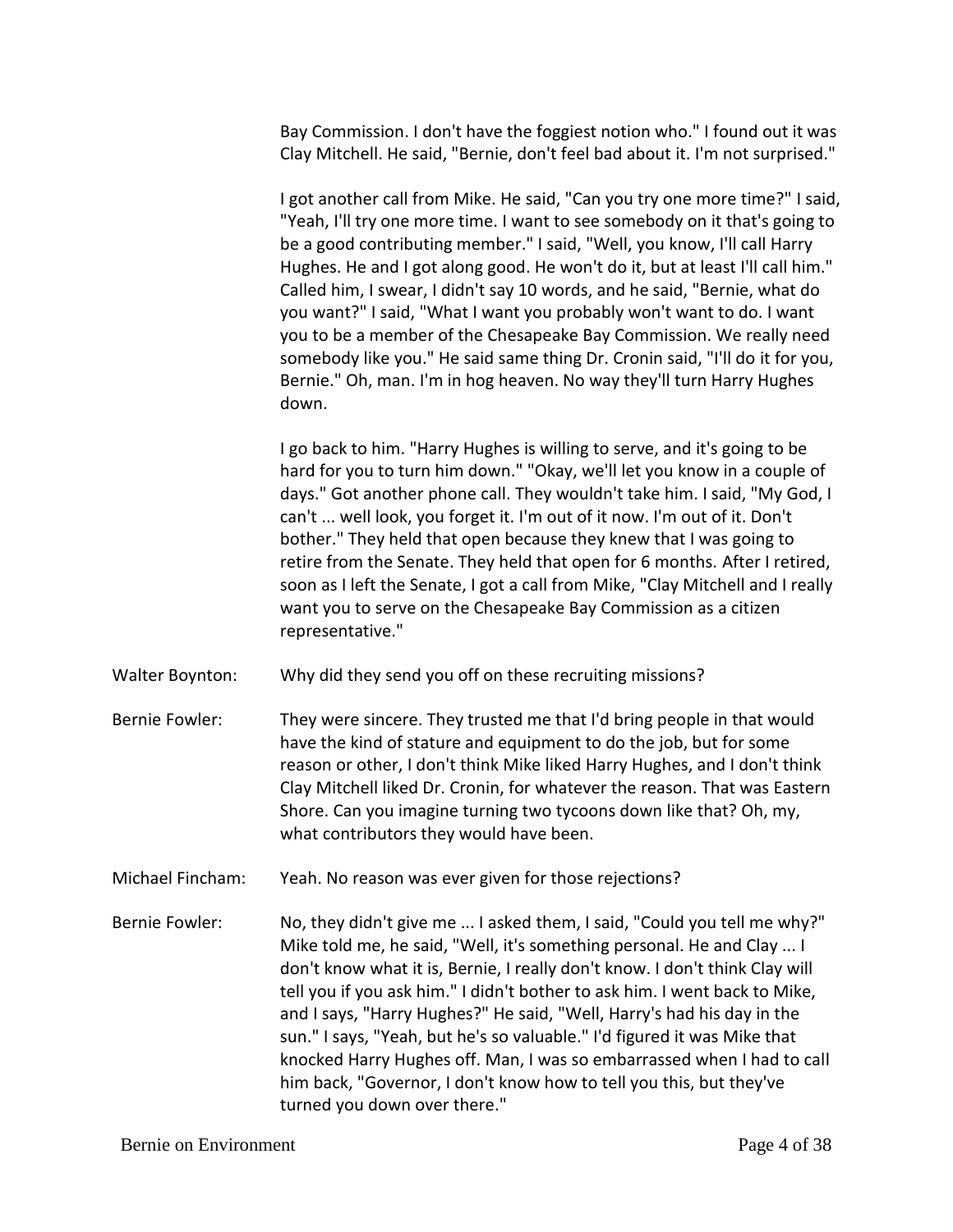- Michael Fincham: You think they thought he'd be too strong? I mean, an ex-Governor, he could carry a fair amount ...
- Bernie Fowler: Well, they may have figured, like I use the expression sometimes, like the flyswatter sitting among the flies. It might have been that, but he was so humble and so genuine. I've worked with him, since we both ...
- Walter Boynton: Hughes?
- Michael Fincham: I met him in some event that we filmed.
- Walter Boynton: He was just a cool guy.
- Bernie Fowler: Oh, he was super.
- Michael Fincham: I ran into him at Camden Yards, he was standing in line to get a hot dog.
- Walter Boynton: He was, well, still is such a genuine person. How did he get to be governor?
- Bernie Fowler: He's the only Governor would look at you and say, "I'll do it," or "No, I can't do it," and that was it. O'Malley strung me along for, I guess, six years when I tried to get him to use the Patuxent, you're familiar with that, the Patuxent (River) as a laboratory.
- Walter Boynton: We made a couple of trips.
- Bernie Fowler: Oh, yeah. He finally wrote me that letter, which you saw, and helped me frame another letter to send back to him.
- Walter Boynton: Did you ever get any response to that letter?
- Bernie Fowler: Never did. I did get a chance to tell him he was still wrong. I said, "Governor, you're still wrong over here."
- Walter Boynton: Good for you.
- Bernie Fowler: I put my arm around him and said, "I love you, but you're still wrong on that, I'm telling you." He said ...
- Walter Boynton: Well, he was really wrong, because I thought that the Governor took a real cheap shot by saying we can't cater to the desires of one person and one river...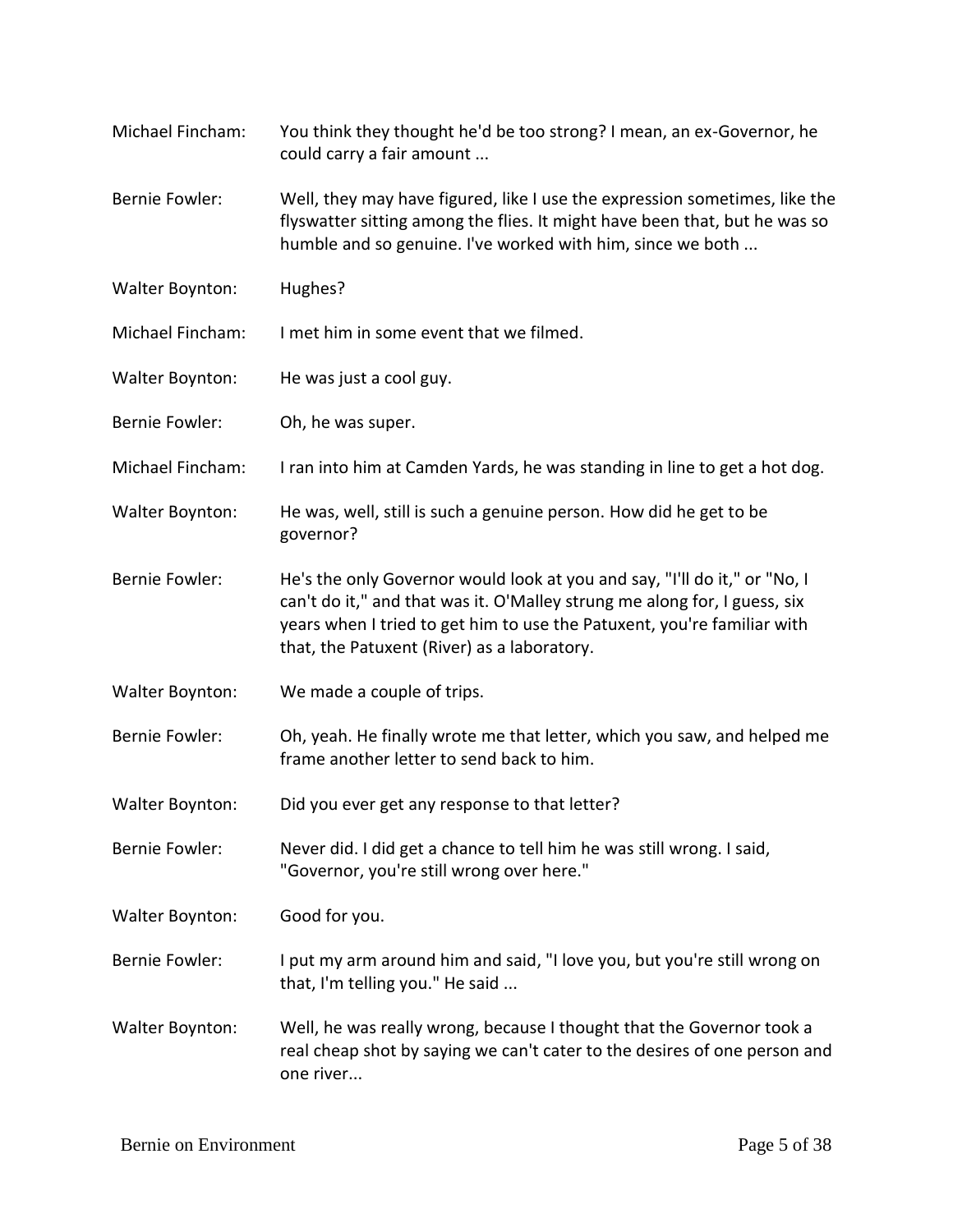| <b>Bernie Fowler:</b> | Yeah.                                                                                                                                                                                                                                                                                                                                                                                                                                                                                                                                                                                                                                                       |
|-----------------------|-------------------------------------------------------------------------------------------------------------------------------------------------------------------------------------------------------------------------------------------------------------------------------------------------------------------------------------------------------------------------------------------------------------------------------------------------------------------------------------------------------------------------------------------------------------------------------------------------------------------------------------------------------------|
| Walter Boynton:       | and completely ignored the fact that, I mean you can hardly<br>the Chesapeake Bay Commission involved with that program for a zillion<br>years.                                                                                                                                                                                                                                                                                                                                                                                                                                                                                                             |
| <b>Bernie Fowler:</b> | Really. I really first got started in 1969, that's 45 years ago. Today                                                                                                                                                                                                                                                                                                                                                                                                                                                                                                                                                                                      |
| Walter Boynton:       | Should we start this interview, Michael?                                                                                                                                                                                                                                                                                                                                                                                                                                                                                                                                                                                                                    |
| Michael Fincham:      | I'm recording. I've been recording.                                                                                                                                                                                                                                                                                                                                                                                                                                                                                                                                                                                                                         |
| Walter Boynton:       | Huh?                                                                                                                                                                                                                                                                                                                                                                                                                                                                                                                                                                                                                                                        |
| Michael Fincham:      | I've been recording.                                                                                                                                                                                                                                                                                                                                                                                                                                                                                                                                                                                                                                        |
| Walter Boynton:       | Oh, you have? Bernie, this is a question I want an answer to.                                                                                                                                                                                                                                                                                                                                                                                                                                                                                                                                                                                               |
| <b>Bernie Fowler:</b> | Okay.                                                                                                                                                                                                                                                                                                                                                                                                                                                                                                                                                                                                                                                       |
|                       | BEGINNING OF POLITICAL CAREER                                                                                                                                                                                                                                                                                                                                                                                                                                                                                                                                                                                                                               |
| Walter Boynton:       | All right. When did you first get interested in environmental issues? Was<br>it before or after your service in World War II? In other words, when you<br>were really young, were you interested in environmental stuff?                                                                                                                                                                                                                                                                                                                                                                                                                                    |
| <b>Bernie Fowler:</b> | No, because I was free foot and fancy free, and I was kind of naïve, and<br>really didn't think we had any kind of a resource that was expendable. I<br>just thought this is the way life is, you know, never paid it any mind. It<br>wasn't until 1969, after operating Bernie's Boats at Broomes Island for a<br>number of years, and after my family started to grow, I decided I wanted<br>to get away from working on the Sabbath. I sold the place, made a few<br>dollars on it, it was going good at that time. Then, when I'd go back to<br>crab and all that, I'd see the water was starting to get a little cloudy. This<br>was in the late '60s. |
|                       | It was really in '69, when I made my first appeal. I was President of the<br>Prince Frederick PTA at the time. In my final remarks, I said, "I've got a<br>little something I want to let you people know about. It may not come as<br>a surprise to you, but I am deeply concerned about the water quality in<br>the Chesapeake Bay and its tributaries, and Patuxent River in particular. I<br>grew up on that river, I worked that river, my parents worked that river,<br>my grandparents worked that river. We've got problems coming up, and I<br>just want to put that bug in your ear so that you'll know there's                                   |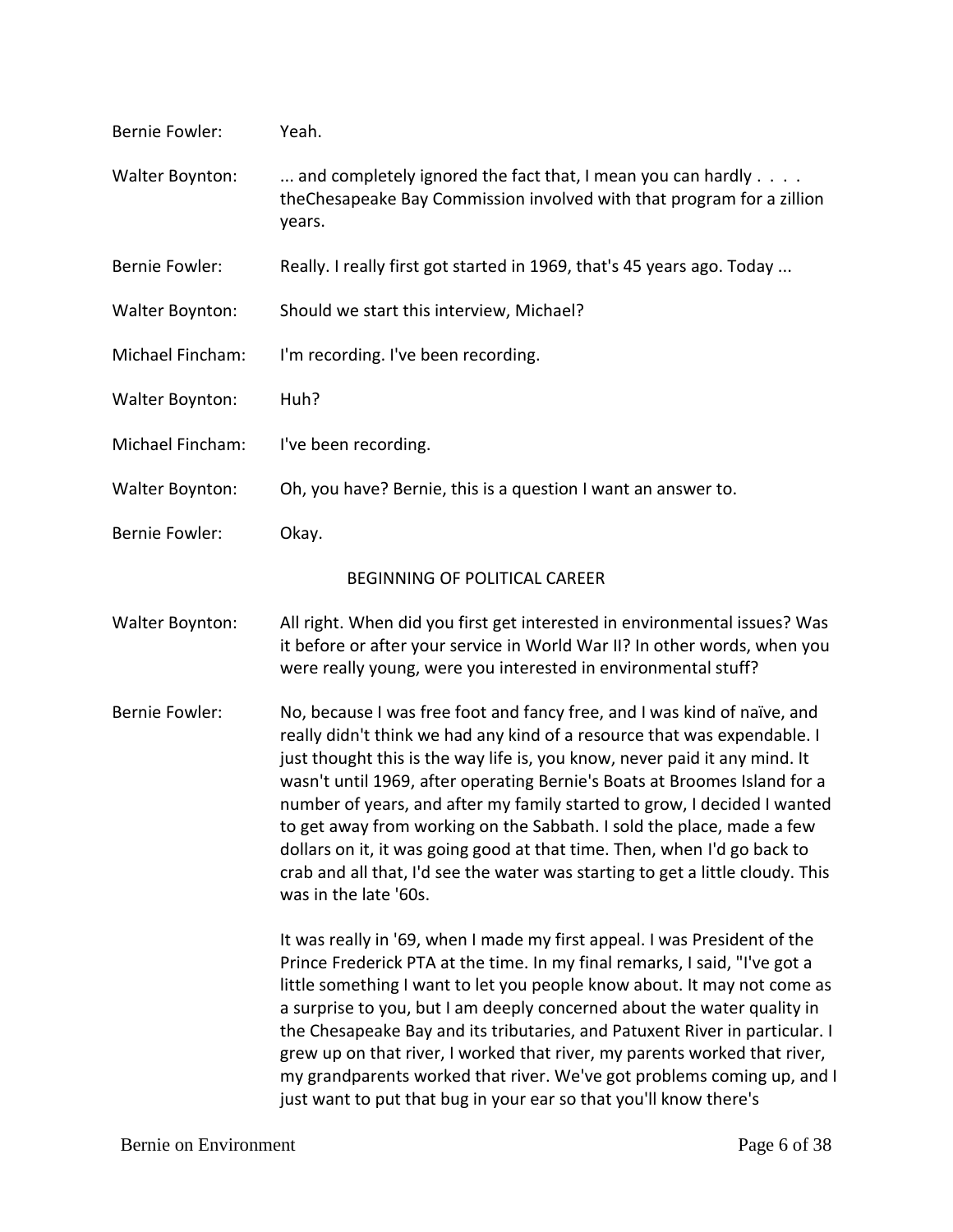something wrong out there on the river. The way the river goes, the Bay's going to go the same way." That was back in ... I was president of the PTA in Prince Frederick, and also president of the Board of Education at the time, so I had some ears that I could talk to.

Walter Boynton: You had already started ... those were appointed offices, right?

Bernie Fowler: That was appointed in those days, yeah. It was for six years.

Walter Boynton: When you started your elected political career, were environmental issues a big part of that effort?

Bernie Fowler: Oh, yeah.

Walter Boynton: When did that occur? When were you first elected to the . . .

Bernie Fowler: I campaigned in 1970. Made up my mind in 1969, that was my last year to serve on the Board, and I wrote a letter to the Governor's office and told him I did not wish to be re-appointed to the Board of Education, I had other public plans. I didn't tell him I was going to run for County Commissioner, I had other public plans, and very grateful for the opportunity, it's been a great experience. Then I began to create a little corn pone campaign for County Commissioner. We spent a total sum of \$152 to get elected. My family was small, we had them all dressed up in sporty hats and everything, and "Vote for my dad," and they had banners on, you know. We'd go into the Drum Point Ranch Club in Solomons.

> Had an old Chrysler, and we'd drive along in that Chrysler, and they'd be walking slowly beside the car. They'd knock on doors, and while I'm going to this door, they'd go to another door and knock. People would be waiting for me when I got there. I'd just give them a little spiel that, you know, "My name is Bernie Fowler." "I know who you are, Bernie," some of them would say, and some of them didn't know me from Adam. I'd say, "I have some concerns, and I'm sincere about this. I want this job. I want this job because I think I can make a difference in Calvert County. I'm going to run hard for it. I want you to take a look at me, remember me, and please remember me in November, when we get to the election." That's how it got going.

Walter Boynton: That is amazing. When you started this ... I should tell you that, you know that I've done a whole lot of reviewing of work on the Patuxent River. Your view in 1969, of something is going wrong here, was within about 5, maybe even just 4 years of when scientific measurements first emerged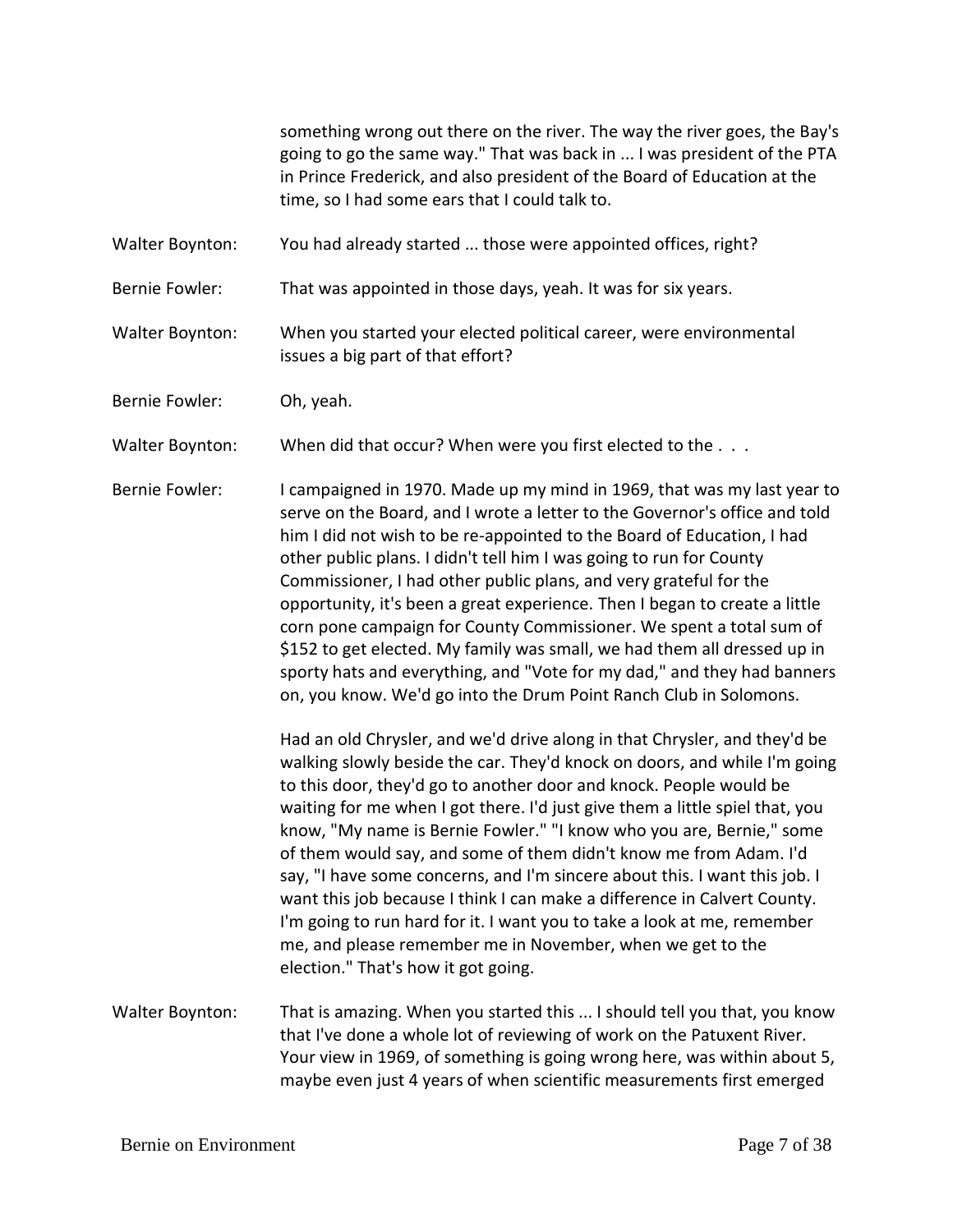that things are really changing here. Your personal observations fit with the science pretty doggone well, so congratulations.

Bernie Fowler: It's just like a member of your family. You know, if one of them get a little sick, they're sluggish, you feel their forehead, they got a little temperature. "Well, something's wrong with Bernie today," or "Something's wrong with Mona today." That's the way the river was with me, because I knew every inch of that river, and I knew there was something wrong. All of a sudden, you can't see the bottom, the water's getting cloudy, that grass that we hated because it would tie your engines up and all was disappearing.

> I talked to some of the older water men, and they said, "Well, it's probably going through a cycle, it'll be all right, Bernie." I say, "I don't know, I'm not so sure about it, because the abolition of the grasses and the transparency of the water, it's so strange. This used to be so clear, and you could see so good." That's when I really felt in my heart and mind that something was wrong, but I didn't have the foggiest notion.

DON HEINLE AND THE CHESAPEAKE BIOLOGICAL LABORATORY

Walter Boynton: That leads me to the next thing, is: tell me about when you first met some folks at CBL.

Bernie Fowler: Oh, I don't know. Our Heavenly Father kind of sets a road map, and has for my life, because we were invited to play ball by the guys down at Chesapeake Lab. We went down to the old BG&E Field, played ball, had a good time. I think we won the game, but that was unimportant. It was the fellowship. While doing so, I was able to talk with a number of the scientists. And one that was very outspoken and seemed like he was really hungry to talk to me, because the papers had picked up on some of the comments I had made, and people knew that I was growling a little bit about it.

> Called me aside, and he told me, he says, "Look, you're right on target. Things are changing out there." He began to talk about eutrophication, all that, it was all over my head. I said, "Now, you got to understand one thing, Don. I am not a scientist. I don't have a strong biological background, so you got to make this simple so I understand you." His name was Don Heinle, who was a brilliant mind. He knew the elements involved in the demise of the water quality, he knew how to articulate it, and he had the courage of his conviction that he would refuse to be pushed around or throttled. He knew the dangers of not cleaning up the Chesapeake Bay.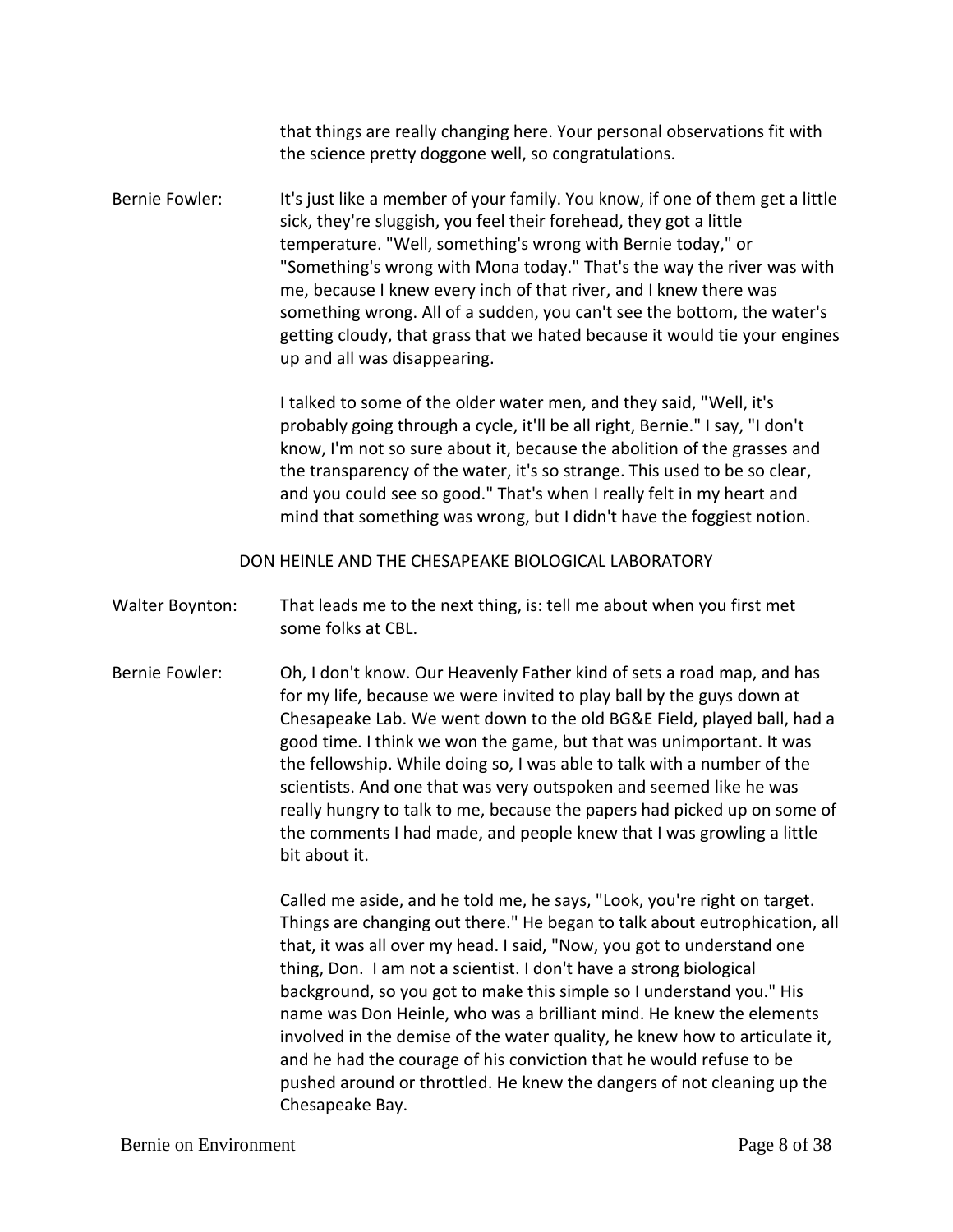At that ball game, we got very acquainted. He told me then, he said, "I'll be willing to help in any way I can. I like what you're doing, and what you're doing, I can't do, but I can provide you with all the information you need to keep you rolling." Don Heinle made some very strong statements, and I used them. I quoted him. There was a time when, even in his family, the University of Maryland was putting pressure on him to be less vocal, because they were getting instructions from higher-ups, but Don Heinle would not waver. I don't mean that he was mean-spirited, he was just committed to what he believed and knew was right.

That's the problem we have in the world today. If everybody would just do what's right, that's the right thing to do, the world would be better off. Don Heinle was one of those people. He believed in doing what was right. He knew what was wrong with the river, he knew what needed to be done to clean that river up, and so whenever he told me something, that was my marching orders. I never questioned any. Then, I began to get little tidbits back from people on the inside that were putting pressure on him, they wanted him to make things sound a little better than they really did. That's still happening, incidentally, today. I won't name any names, but that's still happening today, it's going on.

Don stuck to his guns, and there came a time, when it just reached a point where, because they obstructed some, I think, worthy promotions he should have had. He didn't get them. He finally packed his bags and went out to the west coast.

Sadly, that's where he died. When they called and told me that he had passed away, it kind of cracked my heart, because he's a man like Walter Boynton that I have impeccable faith in, and know that their minds and their heart are clean, and they don't know how to spell unselfishness, they don't know what means, because ... I mean, selfishness. They do what they know is right, and that's what all the world ought to be doing. Unfortunately, it's not taking place. Don passed on, and I remember at one of the wade-ins, we did a memorial service for him, which we have for several people. I still have the wreath up in the shed up there, and have the remarks that I made at that occasion.

We became fast friends. He and Joe Mihursky, George Krantz, who was the oyster expert from over in Oxford, we got to be good friends. That was the beginning of a friendship that has meant so much to me, but more than that, has meant so much to the whole Bay movement. The absence of having that connection and that humongous bank of resource and knowledge from these smart scientists ... they were so factual. They were so factual sometimes they'd make me mad, because I wanted a yes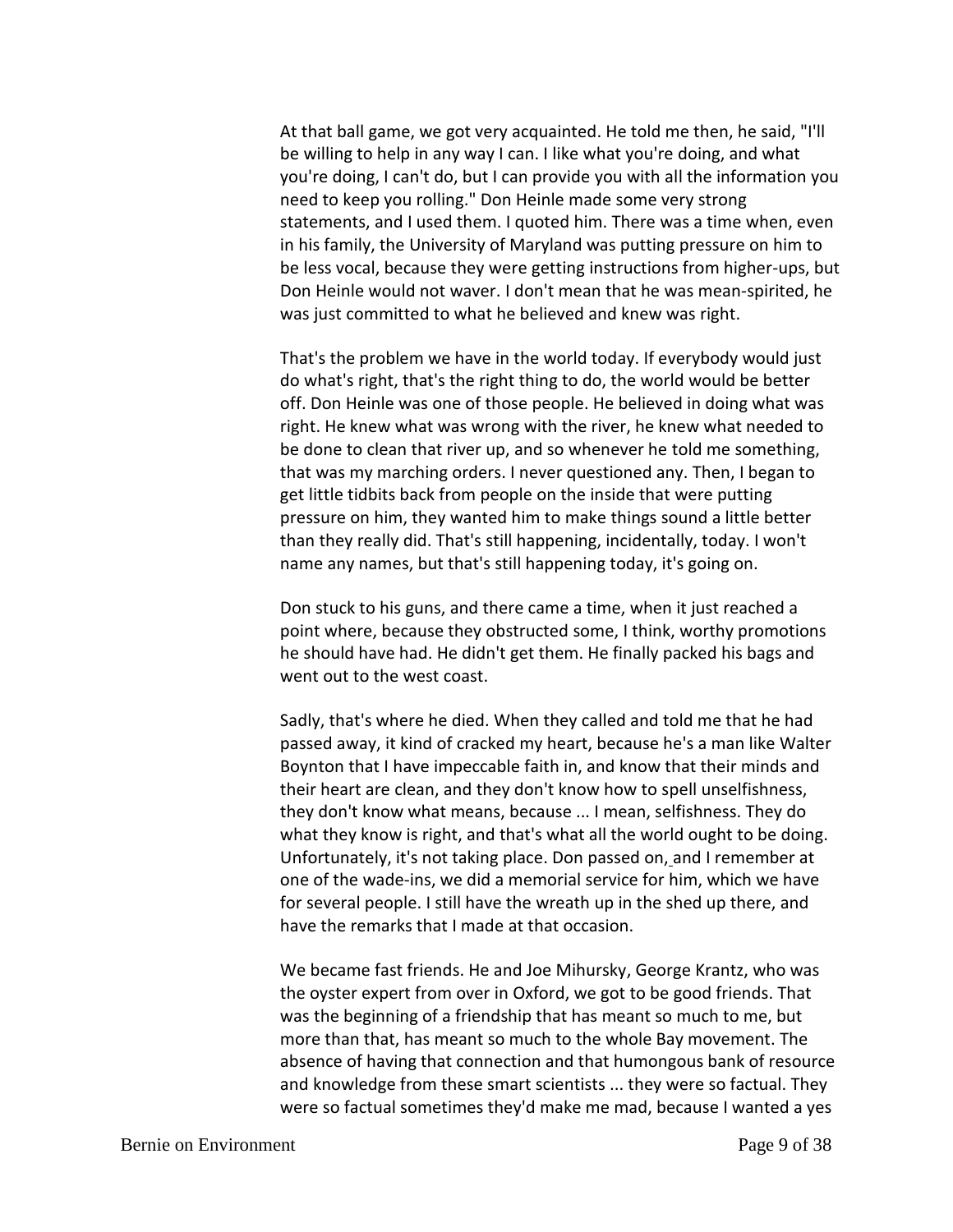or a no, and sometimes they couldn't give you a yes or no ... but they were good friends, and stuck with me all the way. They have still, you yourself, Walter Boynton, have been a real jewel. You've never, ever slackened, you say what you think is right, you stand up for it, and you've kept me well-informed and helped me on many occasions. I am not ungrateful for it, I can tell you that.

That was the beginning of my friendship with Chesapeake Biological Lab. I always, privately and publicly, let people know: one of the greatest things that happened in favor of the Chesapeake Bay was when Dr. Reginald Truitt, a very stubborn man, but a very bright man, decided he wanted to open up a laboratory down in Solomons. That was the beginning of something real nice. Rest his soul, he deserves the rest, but that was the benchmark. That was the genesis, really, of bringing together some data so that you had some factual stuff to work with. The education that they gave me down there, like I told you earlier, I couldn't spell eutrophication when I first started, after they finished with me, I could talk science with the most of them, you know.

### CHANGES IN THE PATUXENT RIVER

- Walter Boynton: Yes. That's absolutely true. Your first sense of things changing in the river were: sea grasses were going away, the water was getting cloudy. Were there any indications that people were catching fewer crabs, or fewer oysters, or were they ... you know, there used to be a lot of shore seiners. (Were you seeing a decline in those activities, because ...
- Bernie Fowler: Yes.

Walter Boynton: ... people weren't catching things?

Bernie Fowler: We were seeing a decline in aquatic life, and as a testimony to that, there was a lady named Dixie Buck at Broomes Island. I always called her the champion of the Patuxent River, because she could catch soft crabs when nobody else could. She had the record down there, I think it should be in the Guinness Book of Records, really. She caught 25 dozen soft-shell crabs in one day by herself, crabbing both tides, and she told them for a penny apiece, 12 cents a dozen. That was the going price for them. They were so plentiful that if they couldn't sell them, they slopped the hogs, that's what they fed the hogs, were soft-shell crabs. Nice pan of softshell crabs. She told me, I remember so distinctly, she said to me, "Bernie, I appreciate what you're doing. I hope you're not too late. Something's wrong. This water's getting cloudy, you cannot see. I don't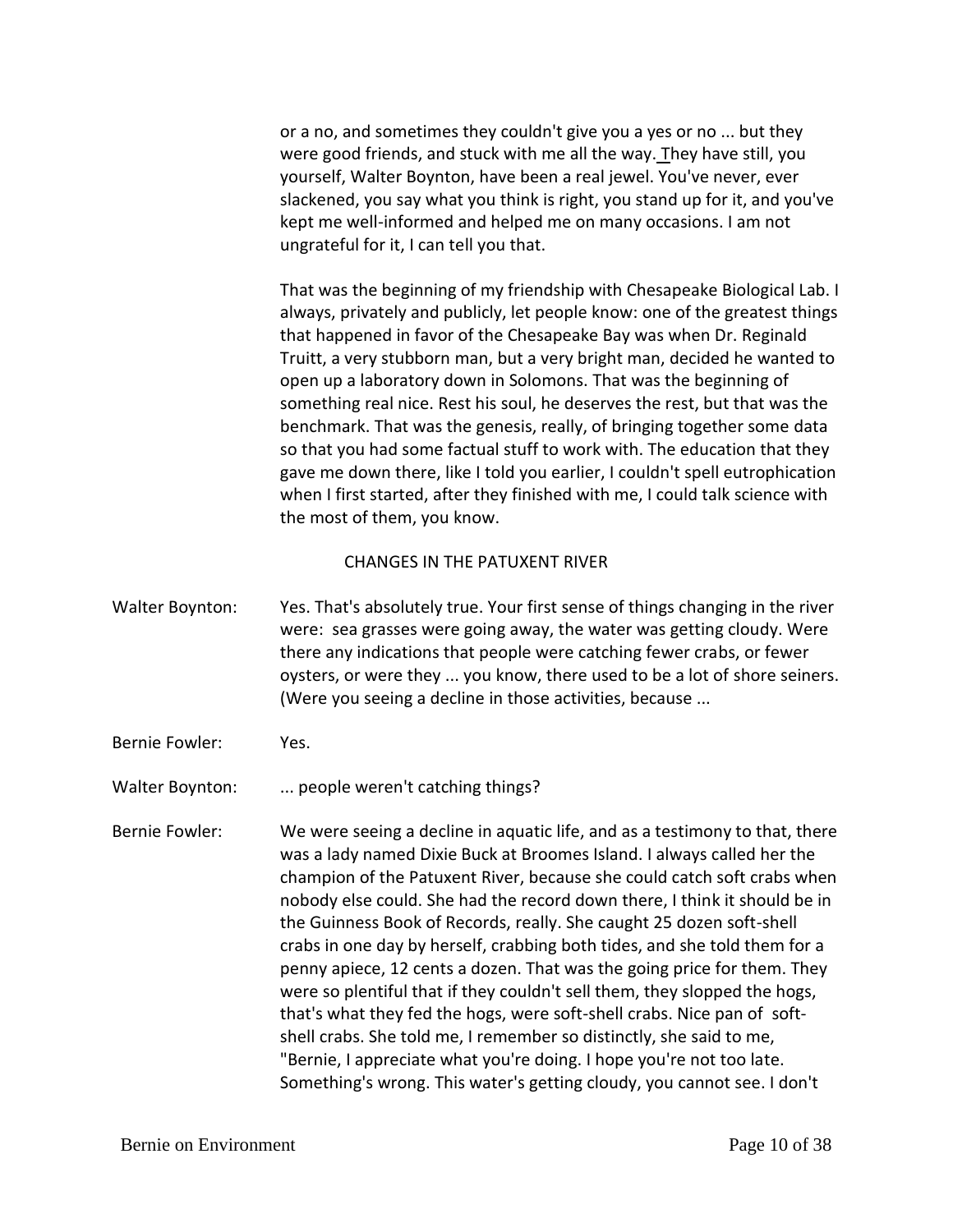know what it is. I have to pick my spots to crab in, there's some areas you can't even crab. I'm crabbing in mud streaks now."

That was foreign to me. I said, "Dixie, what is a mud streak?" She said, "Well, what you do when you're crabbing in Nan's Cove, and that's all mud bottom, there's a lot of crabs in there. When a crab hears or sees a boat coming, they'll go offshore. When they go offshore, you can't see the crab, but you can see the mud that that crab's stirring up, and you dip in front of that mud streak. That's how you catch the crab." They had techniques, but that's an indication of the changes that were transitioning at that time.

A CAMPAIGN TO CLEAN UP THE PATUXENT

- Walter Boynton: What was the first political action, relative to the environment, that you instigated when you were on the Board of County Commissions? Was it the ... and all three Maryland counties were involved, weren't they?
- Bernie Fowler: Calvert, Charles, and Saint Mary's.

Walter Boynton: Who was on the Board in Calvert County?

Bernie Fowler: In Calvert County, there was a 3-member board at that time. It was Dr. George Weems from the First District, myself from the Second District, and Gordon Truman from the Third District, he lived in Saint Leonard's. They were good Commissioners, and they, for the most part, were very amenable to environmental considerations, Dr. Weems in particular. I had suggested to them that things were not right in the Patuxent River, and I think we ought to start sounding the alarm, because we're going to be really affected. In doing so, it just might garner up support from some of the regulators in the Governor's office.

> Subsequent to that, we met for the first time with Tri-County Council. They went out on the Governor's yacht, I think it was in Maryland then, Governor Mandel. That's when we got acquainted with the retiring commissioners from the 3 counties, and they got a chance to meet the new commissioners coming on board. That was in early 1971. It was a pleasant trip, they had some real standard bearers on there, but they were totally oblivious to the kind of anxiety was building up in me because of the deterioration of the river.

I broke it to them on that first trip, that I want you all to keep one thing in mind: our water quality, and our tributaries, is beginning to go downhill. That's not good for anybody. It's not good for our oystermen, it's not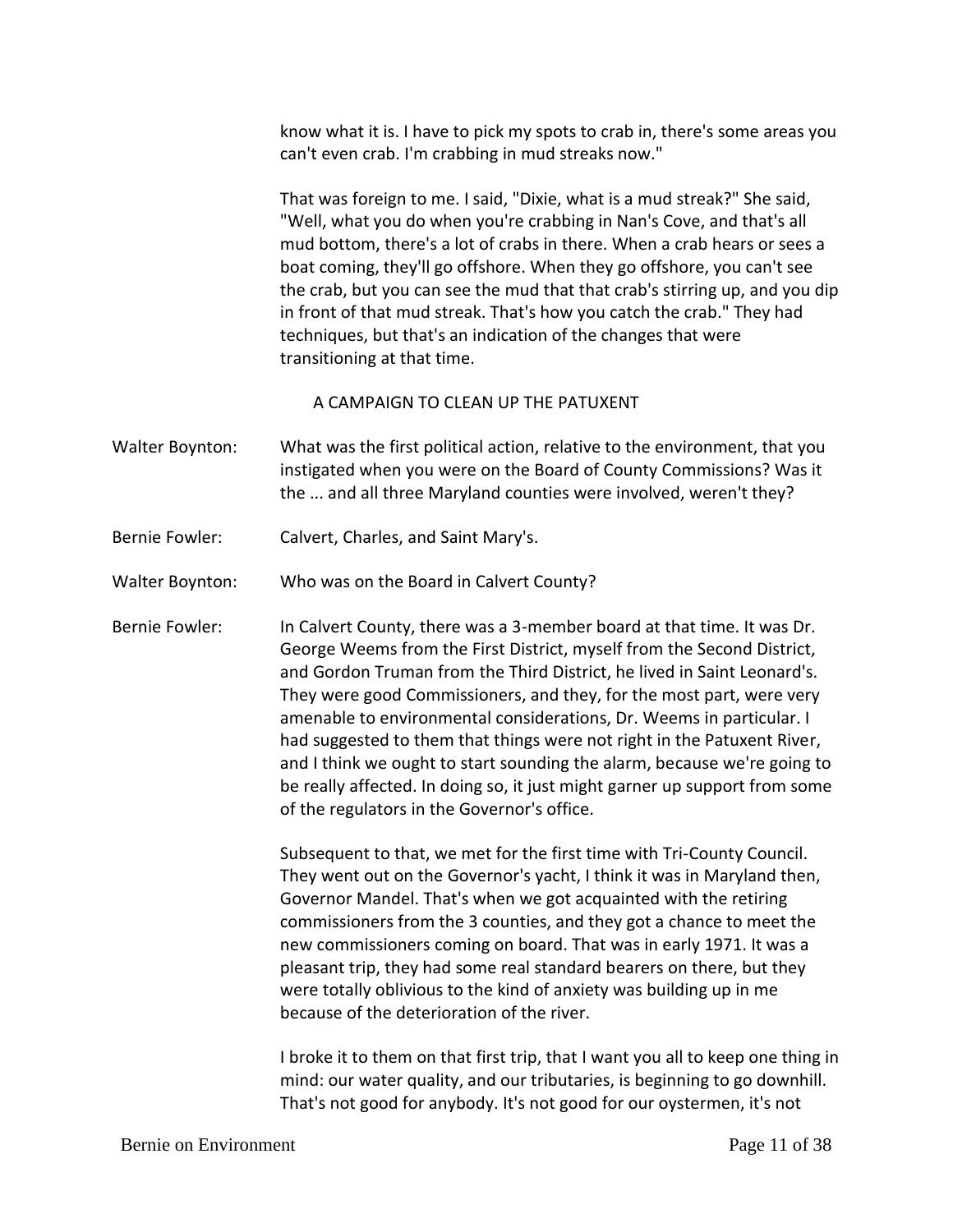good for our crabbers, it's not good for our fishermen, not good for recreation, and it will not be good for your children. There will come a time, if we don't do something about it, it may be where they can't even swim in it. I sounded the alarm pretty early. Didn't get much feedback at that time, didn't expect to. I just wanted to sow the seed, and I got that job done.

Then my good friend Tom Rymer, he's been my friend since way back when, when he was a delegate. All during my public career, Tom was always very helpful. I'd counsel with him time and time again. Became a judge, that didn't bother him, he was a judge, I could still sit and talk with him, asked him questions. Tom Rymer was a very bright man. He had 2 degrees. He graduated from Cornell, which, you know, you've got to have a little bit of something between the ears to get out of there. He had a degree in engineering, and he soon decided that was not going to be his forte, so he decided to go back, go to law school. So he did, and he turned out to be a fine practicing attorney. Ultimately, as you and I know, he became a circuit court judge and a very good one. Right now, he's slowed down quite a bit. His recall is not what it used to be, but his heart and his head is still involved in the good things in life, the important things in life.

- Walter Boynton: How does this play into this early discussion where the Commissioners from all 3 southern Maryland counties? How does that play into the Pleasant Peninsula Plan? Was that before or after that?
- Bernie Fowler: That was after that. What happened, Judge Rymer and I used to have little informal conversations. Finally, he says, "You know what I'm going to do? I'm chairman of the Tri-County Council. I'm going to appoint a Natural Resources Committee, and I'm going to make you chairman of it. That will be your ... you do the head-hunting on that one, but I think you're on fire for it, so you go ahead. You've got free reign. Do whatever you need to do. We'll pay for it."

I became the chairman of the first Natural Resources Committee ever of the Tri-County Council. I collected all of it myself pretty good. By that time, now, we've made friends with Chesapeake Biological Lab, and now they're beginning to educate this old Broomes Island country boy, you know, in a scientific way, so that I understood the transparency: here's why it's happening the way it is, this is why the grass is leaving, I could explain the reduction of the nutrients and all. That's how it got started.

I chaired that committee. I chaired that committee with a determination that we're going to find out what was wrong with that river, and how we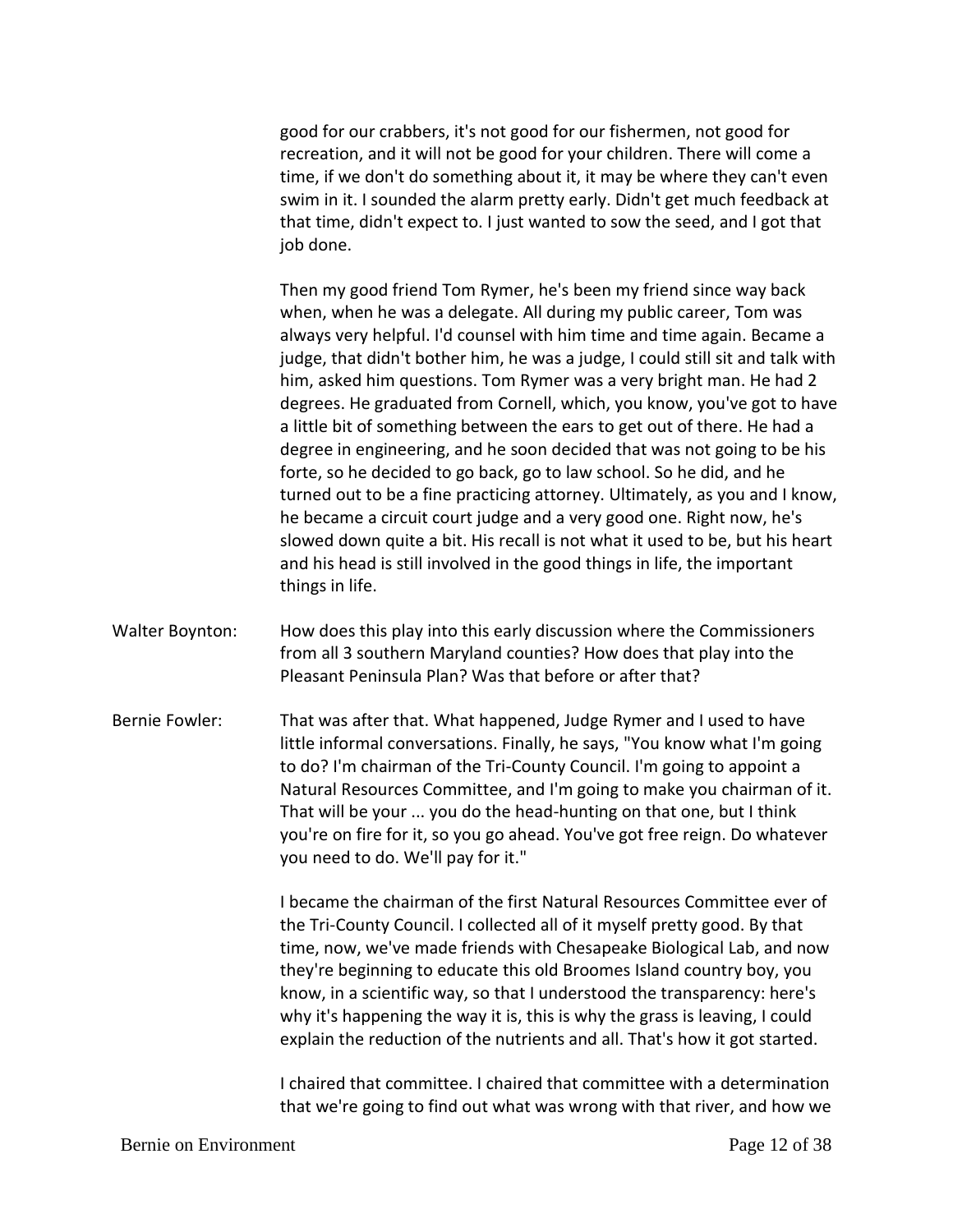could fix that river. The Chesapeake Biological Laboratory was right behind us, it's like I was a member of the group, you know, part of the family. I remember, years later, I don't remember all of the details of this, it was meeting, after meeting, after meeting, after meeting. I'd buttonhole every one of them, and talk to them one-on-one. We had a big meeting over at Shorter's Restaurant at Benedict.

- Walter Boynton: I was going to ask you about that meeting, so I'm glad you're talking about it.
- Bernie Fowler: I guess I'm ahead of you a little bit.
- Walter Boynton: No, you're right on track.
- Bernie Fowler: We had that big meeting. I had written out an outline of things that I wanted to say, and it was a very passionate speech. In fact, I had several of the members ... Commissioner Arnold pulled his handkerchief out while I was talking, and I seen him go. He told me later, he says, "You made me cry tonight." I was really pleading, because the river's dying, here's why it's dying. I could give them, now, because of the effective instruction I had from Chesapeake Biological Laboratory, I could give them some facts and give them some reasons for it all happening.

Now we're up into the '70s. Everything went along good, and that night, my final part of the speech, I've got it around here somewhere. There's a tape of it, you can hardly make it out, because whoever taped it was too far from me. Tom Horton tried to interpret it one time, and he was unable to get all of it. It got headlines in the papers, both papers at that time, even the Calvert Independent that never wrote anything about a Democrat. It was a Republican paper. If it was, it was bad, but they said, "Kudos to Bernie Fowler," you know, and they had a nice article about this speech I made over at ... I've got copies of all that stuff, and my news clips. I simply told them, "The river's dying. Make no mistake."

We'd been to see the Governor at that time, Governor Mandel. "Bernie, there's nothing wrong with it." I talked to Jim Coulter all the time, Jim Coulter was secretary at the Department of Natural Resources, talked to him all the time. "There's nothing wrong with Patuxent River. Absolutely nothing wrong. It's as healthy as it can be. The Bay is healthy. What you're doing, the dialogue you're having down there, you're going to be chasing tourists away from Southern Maryland. They won't come to the Chesapeake Bay. They won't go out there if they think there's something wrong with the Bay." I said, "Well, that's still not an excuse for me not to tell the truth, Governor. Have to be honest with you. There is something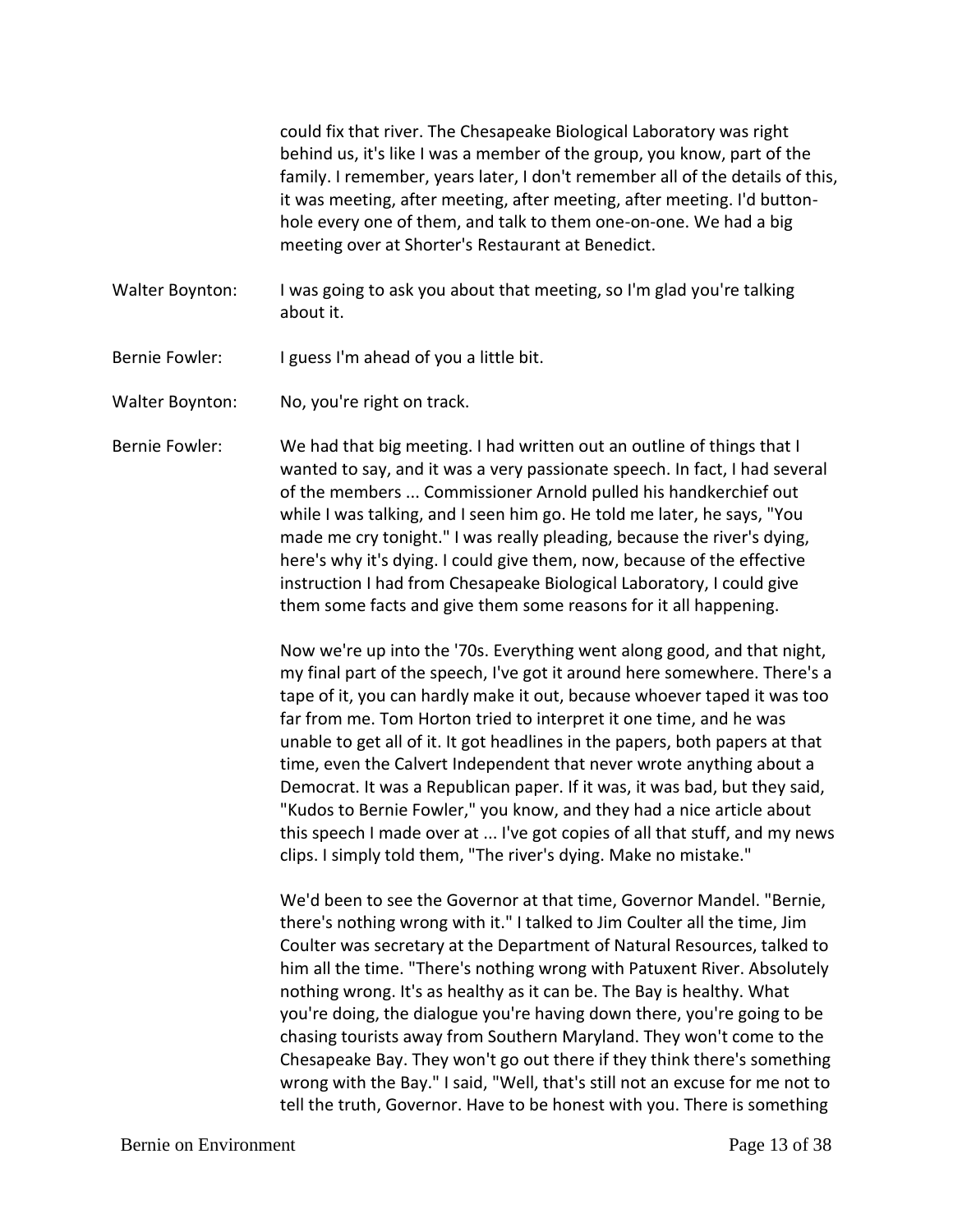wrong with the Bay. I know there's something wrong with the Bay, regardless of what Mr. Coulter's telling you."

We have worked with all of them, and they all tell me the same thing. We talked with the Governor, Governor Mandel, and he: "Nothing wrong with the bay." We talked to Jim Coulter. If you don't have this environmental jargon, you know, against the Patuxent River and against the Chesapeake Bay ... we're doing things now that's going to get more hookups, people off septic tanks. Get them into wastewater treatment plant. I kind of figured then that things weren't quite kosher in camp, but we got very little help.

Went to the Attorney General, who was Mr. Burch at the time. Patted me on the back. "We'll get some things straight for you." It never happened. They may have fined somebody for a little something, but nothing significant that would change the tide of the course of events for the Patuxent River. You know, when you have something in your head, it's one thing. But when that transmits to your heart, and at night when you go to bed, you think about it, when you wake up in the morning, you think about, it's hard not to do something about it. We were on a roll.

After finishing that speech at Shorter's that night, I finally told them, I said, "We can do one of two things: we can put up a nice monument recognizing the good this river has been, and the tide's going to ebb and flow twice in 24 hours irregardless of what we do. If the river gets so thick that you can walk on it, it's still going to ebb and flow. Nature's going to make it do that. But we're losing the river, and it's not too distant. We're going to lose the river." I had a lot of the facts I had got from CBL that I quoted, and after sort of a tear-jerky speech, I finally told him, "The river's dying. We can put up this monument, thank the river for all the good things it's done for us and close the books, or we can come together, the way I think we should, as a trio of counties, 3 Southern Maryland counties, put up taxpayers' money. This is for the citizens and I'm not afraid to spend the money for a great cause. Let's find a good team of environmental attorneys and see if there's any recourse whatsoever that we'll find in the courts." With that in mind, they agreed. That's the night that Senator Bailey ...

Cut. I got a sneeze coming on. Every once in a while ... come on ... there it goes. That's better. Thank you.

Senator Bailey was at that meeting at Shorter's. When I said, "And the second thing is, we need to find a good environmental attorney, pay him what he needs, and give him instructions to look hard to see if we have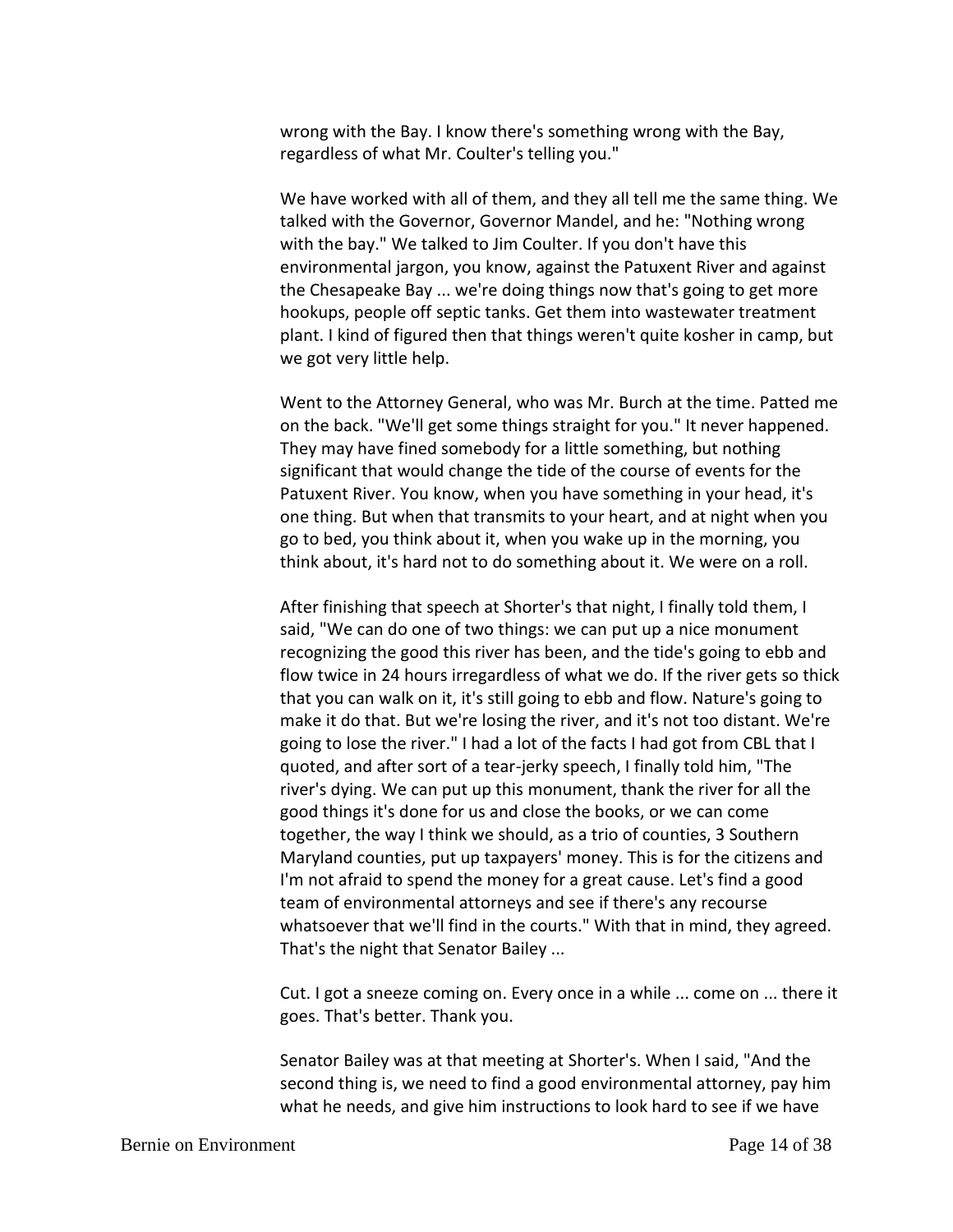any recourse in the courts at all. Then, if that's negative, we've done all we can do at this point. We'll have to come up with another plan. That's my strong recommendation." Old Senator Bailey's tough, I can see him now, rest his soul, he said, "Commissioner Fowler's right. You're going to get nowhere till you sue the bastards." That became a buzzword all over the area, then.

Walter Boynton: Senator Bailey was from Saint Mary's, too.

Bernie Fowler: Senator Bailey was from Saint Mary's, and he was a real legend up in the state house. He and Senator Hall served together. They were a great team, but Bailey was a very lovable person. He was renowned musician, played the clarinet, and he'd take that clarinet wherever he went. All you had to do was say, "You going to play for us tonight, Paul?", and he'd get that old clarinet out and start playing away. Kind of like Harry Hughes and his trumpets, you know? He played the trumpet for us all the time.

LAW SUITS AGAINST EPA AND STATE OF MARYLAND

- Walter Boynton: The County Commission is in Saint Mary's County, not the state senators' but the County Commissions in Saint Mary's and Charles, you were able to bring them on board?
- Bernie Fowler: Bring them on board. We tried to bring the whole Tri-County Council, and then the attorney that we hired ... we hired the attorney after that.
- Walter Boynton: That was Dave Fleischaker?
- Bernie Fowler: David Fleischaker, yeah, you got it. Little guy, about so tall, red hair. Smart as a whip, but he looked like ... oh, my.
- Walter Boynton: He looked like he was in high school.
- Bernie Fowler: Oh, my ... but he was so good. We had planned to use the whole Tri-County Council. Then he picked up on it real quickly, he said, "I've researched the article on that, and you can't. A sister agency can't sue the state." Okay. He said, "But if the three boards of County Commissioners want to come together in a cohesive way, you can do it. You're elected officials, and the Governor didn't appoint you. You are elected officials. You can do it." That's what we did.

I remember the team at work, with George Aud. At that time, Saint Mary's had 5 Commissioners. They were the first on board for 5 commissioners. I talked with George, and I told him, "George, you've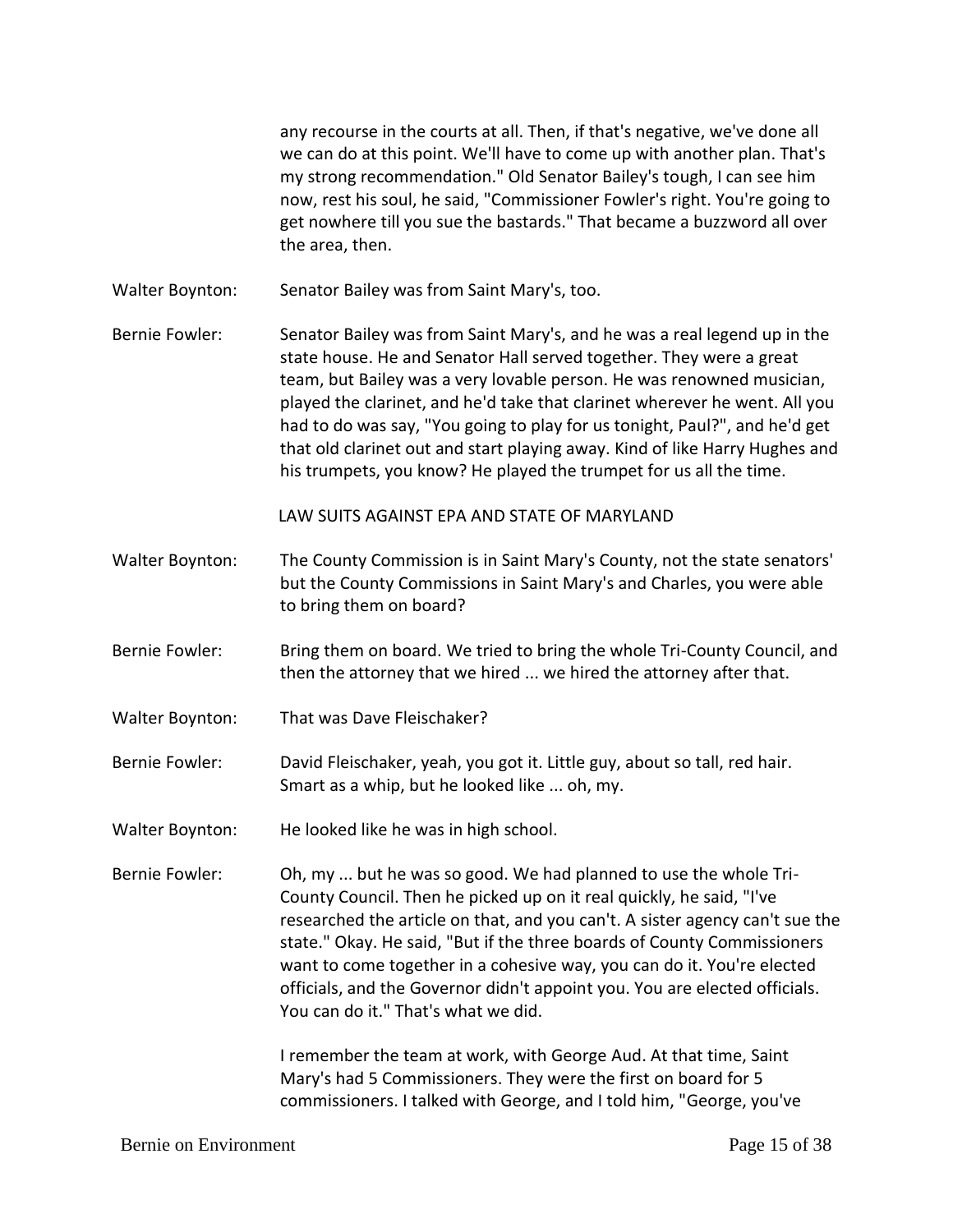heard me sermonize about the Patuxent River. What's your take on it?" He said, "Oh, I'm four square behind you." I said, "Are you okay on this suit?" "Absolutely. Absolutely." He said, "I've been thinking about something. Charles County doesn't have much on the Patuxent River. It's just around Benedict over there, just got a few miles. I think that Calvert and Saint Mary's ought to pay the lion's share of that." We worked out a formula, and I think it was 40, 40, and 20. 40 percent for the 2 large counties, I mean for the counties that was most affected, and Charles County was 20 percent. They paid their dues, just like everybody else. We paid all the expenses out of the taxpayers' money. Walter Boynton: Gary Hodge, was he the executive director of the Tri-County Council? Bernie Fowler: Initially, he wasn't then. The initial was John Mills, big, tall guy, and he was so educated that he talked ... you couldn't half understand what he was talking about, because he was way up here in his conversation. Lovable guy, but I guess country boys like plain talk, you know, and straightforward stuff. Gary Hodge, when he came on, was a real asset, but the fight had been ongoing then. In fact, Gary wrote a summary from some paper or magazine, I've got a copy of that, it's a well-done article. Got a picture of you and I in there ... Walter Boynton: Must have been a great article, then. Bernie Fowler: Oh, it was, yeah. Absolutely. It was really good stuff that he wrote, and it was absolutely factual. He wasn't wrong on one tittle in it. Gary was a good person for the river, because he thought like we did, and was really on fire for it. We only had one person that was a little bit persnickety about it, I won't mention her name. I heard her, the night that I was bringing it up to a vote, she had long fingernails, and I could hear her fingernails on the table, going like this, you know? I heard her say, she didn't think I heard her, she said, "Look. I like Bernie Fowler, but he's not going to tell me what to do." I said, "Well, if I don't get her vote, that won't be the worst thing ever happened."

> When they finally took the vote, it was unanimous. Everybody voted for it. All the Commissioners in Charles, all the Commissioners in Saint Mary's, and all the Commissioners in Calvert County voted for it, 100%. From there on out, we had a license, then, to full speed ahead. That's exactly what we told Mr. Fleischaker to do. Go ahead, don't worry about the cost, we want to find out. This is Custer's last stand. If we're not able to do something in the court, we're not going to get anything done.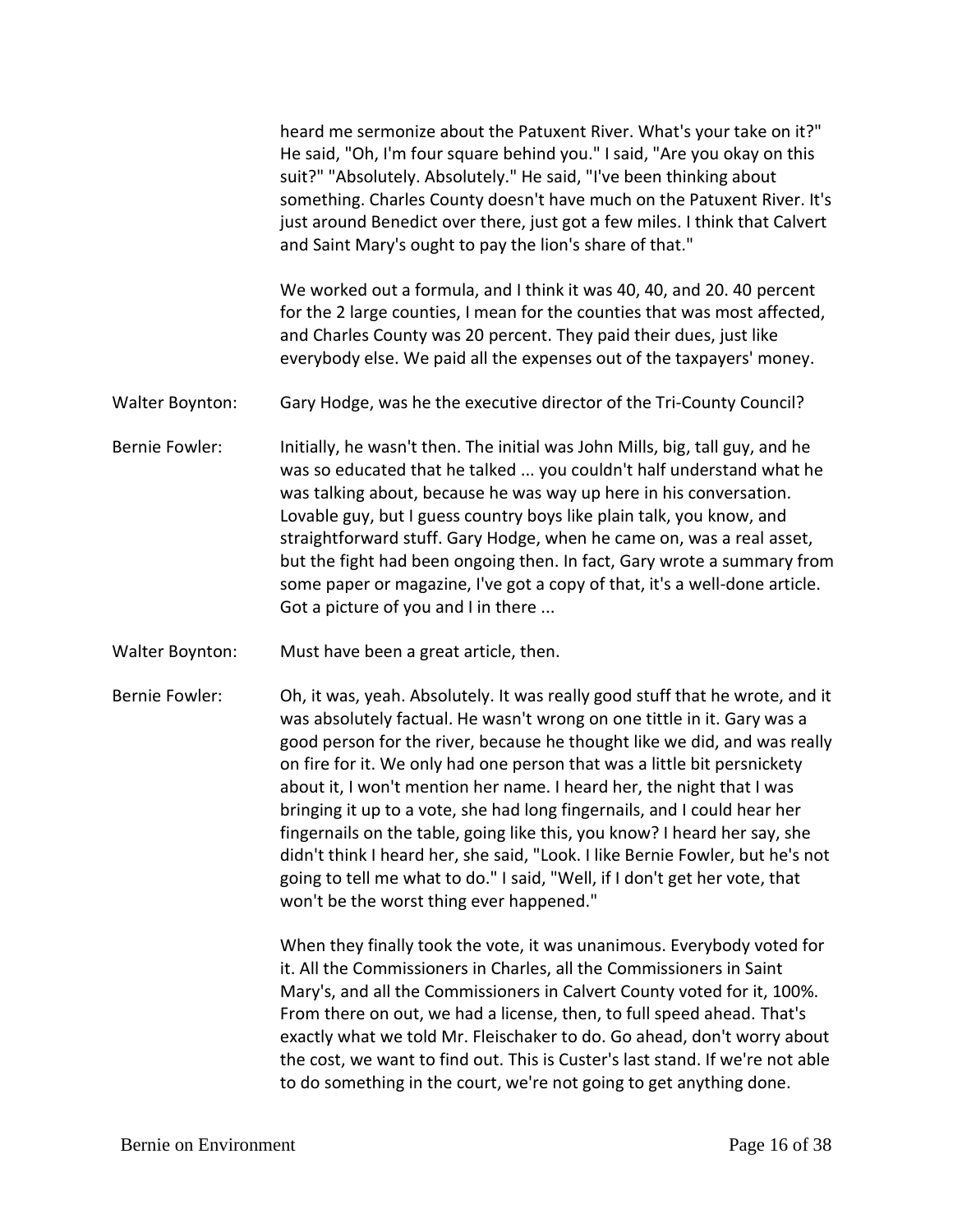The Tri-County Council was one of the things that Governor Tawes promised when he took slot machines out of Southern Maryland. Taking the slot machines out, that was a life blood for down here those days, because there was just all kinds of money coming in from Washington and all points north, you know? A lot of local people played them. It was money floating all over the place, and they pretty much run the roost, you know? Ruled the roost. The Tri-County Council was one of several things that Governor Tawes promised that he would do, and the abolishment of slot machines, because he knew that it was going to be a real economic hardship for Southern Maryland. He promised the Governor Thomas Johnson bridge ... the Benedict bridge, I think, had been built at that time, that was one of Louis Goldstein's projects, and he also promised to finish the construction of Route 4 from Huntingtown all the way to Solomons, plus this regional type of thing, you know, a committee, commission.

It turned out to be the Tri-County Council. That was all of the elected officials in the County Commissioner's office, and in Annapolis, the senators and delegates were all a part of that. At first, it was a little ... I wouldn't say difficult, but there was a lot of uncertainties about it, because initially, when they put the legislation together, each one of the senators and each one of the delegates had a full vote on the commission. When you took the county commissioners, the Board of County Commissioners only had one vote. We didn't have 3 votes, and we didn't like that. My good friend, Jim Simpson, Senator Simpson he turned out to be, he was president of the County Commissioners in Charles County at the time, suggested to me one time, and several others standing around, it's unfair for them to have a full vote. We're local government, we're charged with the executive and legislative duties in the counties, and yet we only have one vote for all of us, all three commissioners. In Saint Mary's county, it was one vote for five commissioners.

We just simply said at a meeting, "If you want this council to succeed, you're going to have to, you must change the voting ratio. We want equal votes with you. Three commissioners get three votes. Each one of you have a vote, each one of us is going to have a vote. If you are not agreeable to that, then there will be no Tri-County Council, because we are not going to fund it." That became an issue, but it very shortly was resolved, because they changed it. We all had equal votes.

The Tri-County Council was a wonderful idea, and it was a vehicle that brought all the decision makers together. Whether it was land use, or whether it was the Patuxent River, or whether it was economic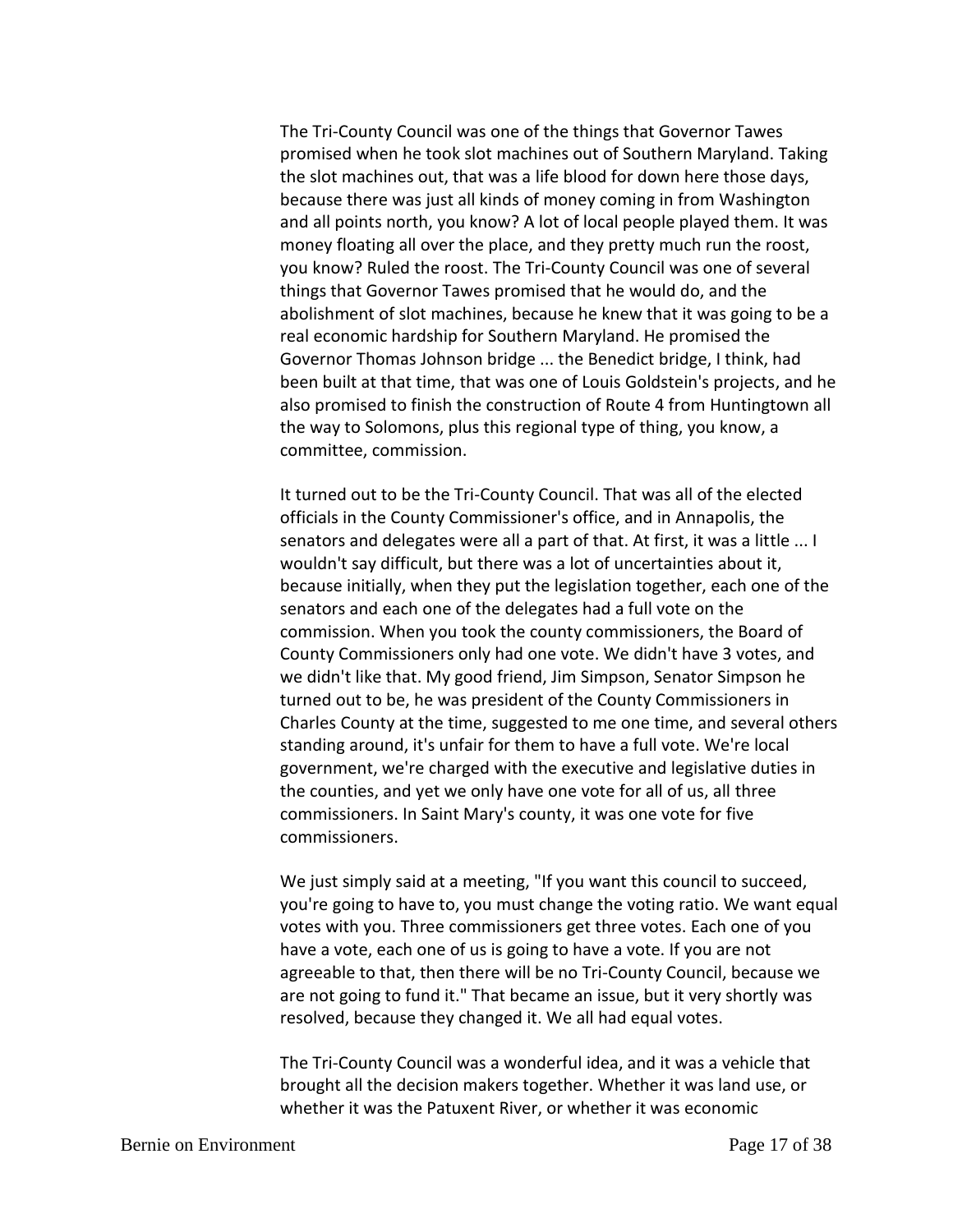development, or whether it was a health problem, whatever it was, you talked about it in all three counties at these meetings that we had. We had a central meeting place where we hung out for our meetings. I think we met on a monthly basis.

I found it to be a great resource center, and a great opportunity to pick the minds and the brains of the people that were in charge of at least administering the law, and whatever changes needed to be made in Southern Maryland. It was a great way of doing it. I give it high marks. I don't know what its function is today, particularly, but I know in those days, once we got the voting equity completed, everything went on pretty smoothly. We couldn't as a Tri-County Council. That was illegal. We could not sue the state and federal government. That was the reason we took the three boards of County Commissioners, which was perfectly legal, and went with it that way.

- Walter Boynton: Take us up to the federal court case. The Commissioners were suing the state of Maryland, particularly the Department of Natural Resources, I take it, and the federal government, EPA.
- Bernie Fowler: Mr. Fleischaker, after his research on the possible recourse in the courts, recommended that we enter into three suits. One was to stop the construction of the Savage wastewater treatment plant until such time as they retrofitted all of the large plants dumping into the Patuxent River, which involved Prince George's County, Anne Arundel County...
- Speaker 3: Montgomery?

Bernie Fowler: ... There was no discharge in the Patuxent River. There was, at one time we had two discharges in the Patuxent River. We had one in Solomons and we had one at Parkers Creek. One of the earliest things that we did when we were sworn into office was to get the experts together, working with the state, find us a way to get those pipes out of the river and out of the Parkers Creek area. If we're going to be fighting for the Patuxent River, we want to be clean.

> As you well know, it ended up just that way. We had land application, or land infiltration, or whatever it is. I think they grow trees on one of them. This works very well. We could then look at everybody upstream, the other four counties, and say, "We don't discharge into the river. We think the river is important enough, it's a precious resource. We're not going to add to the pollution by discharging in it. All we're asking you to do is to find some other way to take care of your human waste besides dumping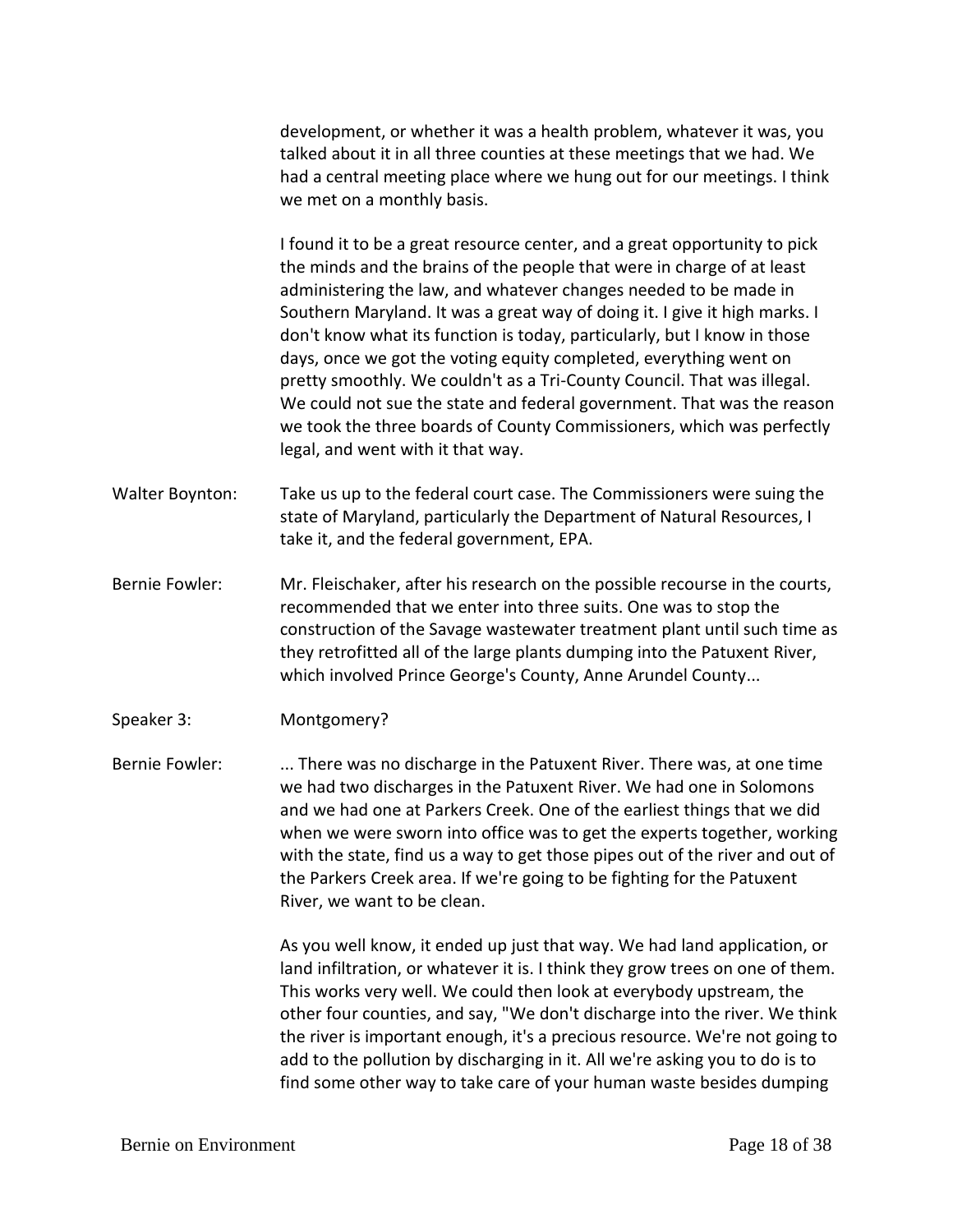it into the stream. Land application's a perfect solution for you." That was a wake-up call for wastewater treatment plants.

Walter Boynton: You're building up towards getting this case into court.

Bernie Fowler: That was all a part of it, and with the absence of cooperation from the regulatory agencies and the Governor's office at that time, we agreed with Mr. Fleischaker. He wanted to stop the construction on the Savage wastewater treatment plant. He wanted to back that up with, if that wasn't stopped, the next suit would be to require them to do an environmental impact study, which they didn't have to do at that time. The third one, which was the most important one, under the Clean Water Act of 1972, the state of Maryland was to come up with a plan that would clean up the Patuxent River, because it was an imperiled river at that time. This is years later. That was the big suit. That's the one that ... one was heard locally, in Judge (Perry) Bowen's court. He disagreed with the suit. He failed to stop the construction on the Savage wastewater treatment plant. He did, however, require the environment impact statement. I think that went to the appeals court, and the appeals court upheld that, so they had to do an environmental impact statement on Savage wastewater treatment plant.

> The big one that we waited a little while for ... addendum to the court suit that I forgot, that I think is incredible. The attorney we had, this is the suit that the three Southern Maryland counties had against the federal government, state of Maryland, because of the inadequacy of the plan that Maryland had accepted and EPA had agreed to accept, and it was totally contrary to what the intent of the law was, totally inconsistent with cleaning up the river. In order to make a case, he had to have some material, and he also had to have some signatures of people that were responsible for that material. There were five scientists at the Chesapeake Biological Laboratory that signed the affidavit. That was very convincing to the judge. I believe his name was Judge Sirica.

Michael Fincham: Oh yeah. Famous, he was the Watergate Judge.

Bernie Fowler: Yeah. There was another one involved in another suit, too, a Judge Oberdorfer, if you remember that name. This suit here was Judge Sirica, and he had to look at those signatures and all, and that was Rita Colwell, Joe Mihursky, Don Heinle, "finally Heinle," and George Krantz ... there's a fifth one. I was in court the day the judge, it was a federal court in the District of Columbia, on Pennsylvania Avenue, I think it is. Here was Mr. Fleischaker over on the plaintiff's side, and here's about 30 attorneys over here from the federal Governor, state of Maryland, you know. It's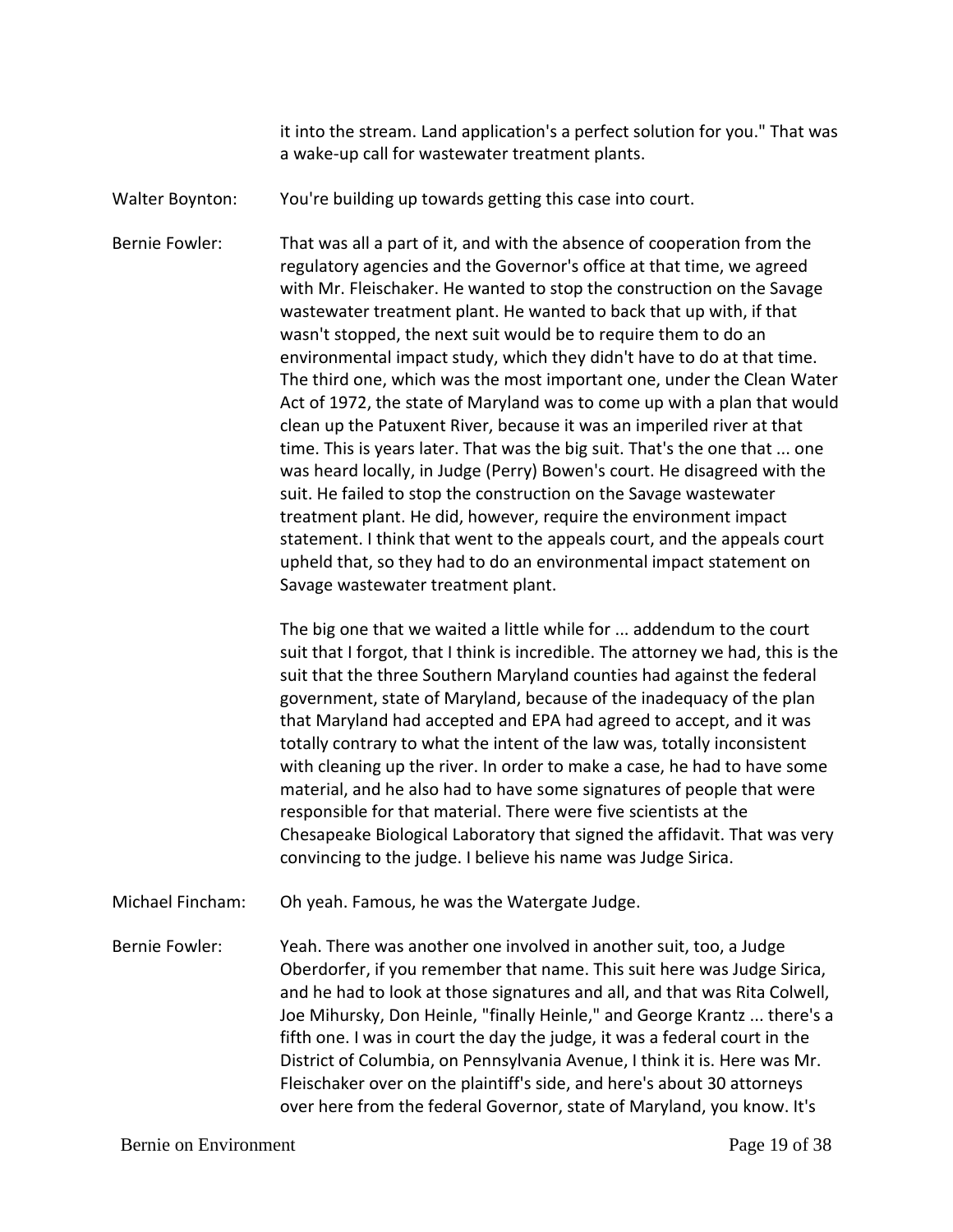little Mr. Fleischaker all over by himself here, and I'm sitting back and kind of chewing on my nails, you know, I don't know whether we're going to make it out of here pretty good or not.

It turned out that, in the final arguments, the judge ruled in our favor. He simply said, "The folks of Southern Maryland were right. We've gone over the information, the state plan to clean the river up, and all this does is accommodate more growth: bigger wastewater treatment plants, larger pipes, and all. That's not going to clean the Patuxent River up, so I'm going to put the brakes on everything in the Patuxent River watershed. There will be no federal funds for domestic water supply or a wastewater treatment plant until you come up with a plan." That was the big ruling, and that is what got Governor Harry Hughes really interested in, because he's been, I'm sure, nurtured from all points north. We've got to get this straightened out some way.

### CONNECTING WITH GOVERNOR HARRY HUGHES

We had him down on a boat trip, if you remember. You were ... Walter Boynton was a very important part of that. We started at Shorter's, had the two boats from the Biological Lab was *Orion* and *Aquarius* at that time. It seems to me we had another, smaller boat that carried some overflow of reporters, I don't remember that distinctly, but we didn't have room for all the reporters on the boat that the Governor and the scientists and all were on. That was the *Aquarius*.

The plan for the day was to demonstrate to Governor Hughes there's something wrong with the river, and we plan to show you what's wrong with the river today. Walter Boynton was a very, very important part of that, because he made a lot of the presentations, as was George Krantz, who was the oyster expert. They dredged oysters up as we were going down the river there, just stop at a bar, dredge some oysters up, put them on deck, and they shucked the oysters. You could look at the oyster and watch the oyster die right in front of your eyes. You remember the stylus in the oyster would just ... it was nothing but skin and water, there was nothing there.

Of course, my take on that was that oysters are no different than a human being. When your immune system is down, you know, and you don't get the proper nourishment, and your immune system begins to depreciate, you're subject to anything. I think that's really what happened. Of course, the old MSX and Dermo that had been on board since the '50s, I believe, they made the oysters a little more vulnerable to accepting this, and that tore the oyster industry up.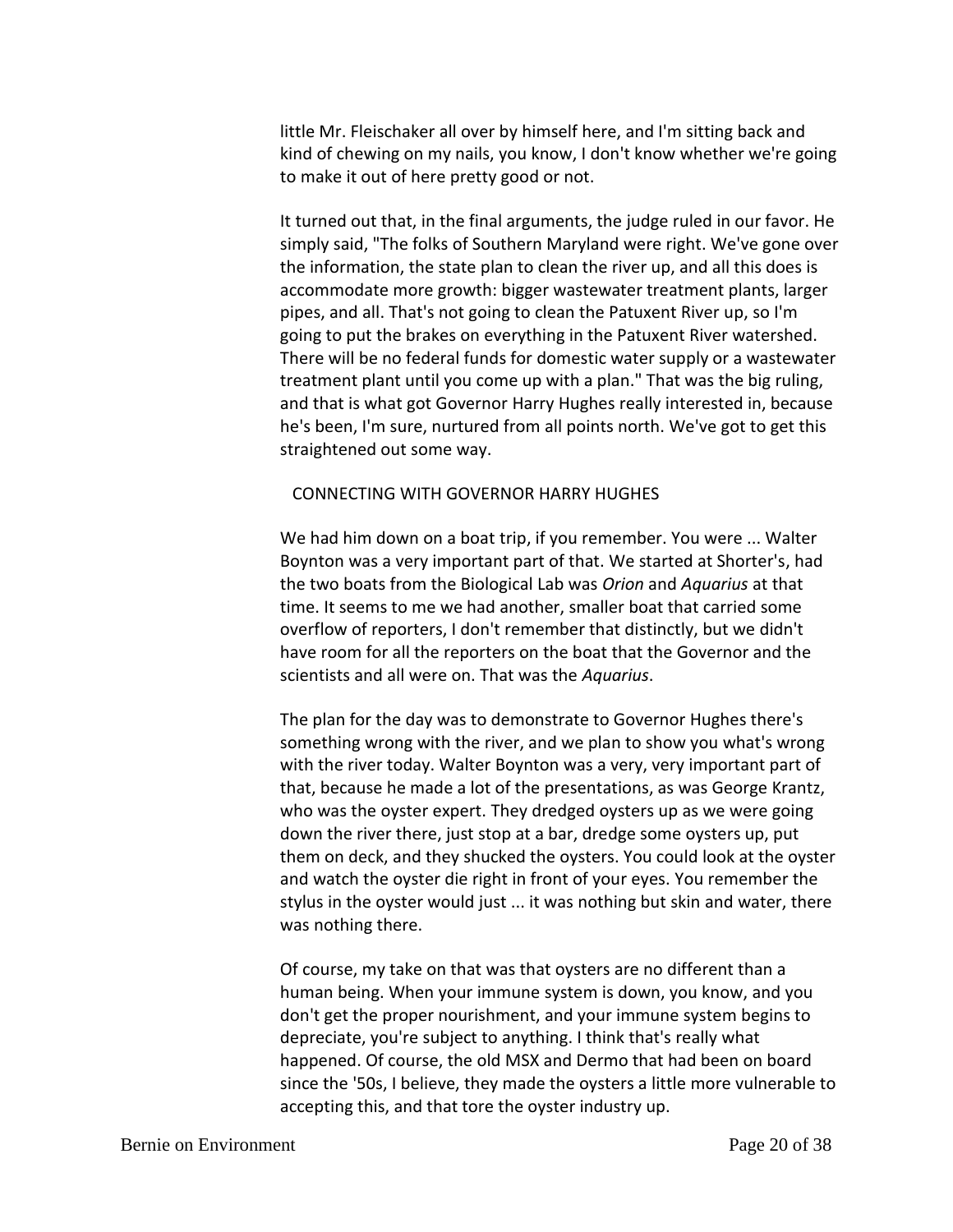The governor got all of this. He was a very heady man, he understood when you told him, and he understood well. Had a good grasp on it. Walter was very demonstrative in his presentation, so that you didn't have to be a rocket scientist to understand what he was telling you was right. George Krantz played a big part in there. They did core borings, they did a whole bunch of things that really exhibited the demise of the river, and also suggest the causation. They knew from the records they had been keeping since 1930, I believe, '29, something like that, they knew that the over-enrichment of nitrogen and phosphorous was the 2 main culprits, plus the toxicity, because a lot of the plants were using chlorine at that time. We now know that chlorine is very deadly to aquatic life.

We cruised on to Solomons Island. We got to Solomons Island that day. We had a dinner, and I had been chosen to be the keynote speaker, and then the Governor was going to respond to my remarks. I had some prepared remarks, and I stuck to them very closely. It was pretty good stuff, but at the very end, I added that one thing, I thought it would put him in a mood. I said, "Governor, you know, we've just enjoyed a date that we celebrated in America called Thanksgiving. It's the time that we pause and we give thanks to our Heavenly Father for all the blessings He's given us, and all we have. We're thanking the Patuxent River today for all the good things it's allowed us to have. Christmas is not too far around the corner, Governor, it's just around the corner. You know, you could be a big help. You could be Santa Clause this year to us, and clean this river up. We'd be ever so grateful. We appreciate so much your company here today, and your leadership in the state. We love you, and we hope that our experience with you today will convince you that we do have a problem, and your support will be forthcoming. Lord bless you." That was it.

He got up, started making a speech. I can see him now. He was a handsome dude, still is, he still really looks good. Thick hair. He said, when he started off, "Ho ho ho!" He committed himself. That was unusual for a Governor to do. He committed himself that day. "I'm convinced you do have a problem, and we're going to do something about the problem."

What was that something? First thing he did, and this was a very bold stride, the federal government did not believe that nitrogen was a serious part of the culprits that was destroying the river. The hydroscience, or hydro ...

Walter Boynton: HydroQual.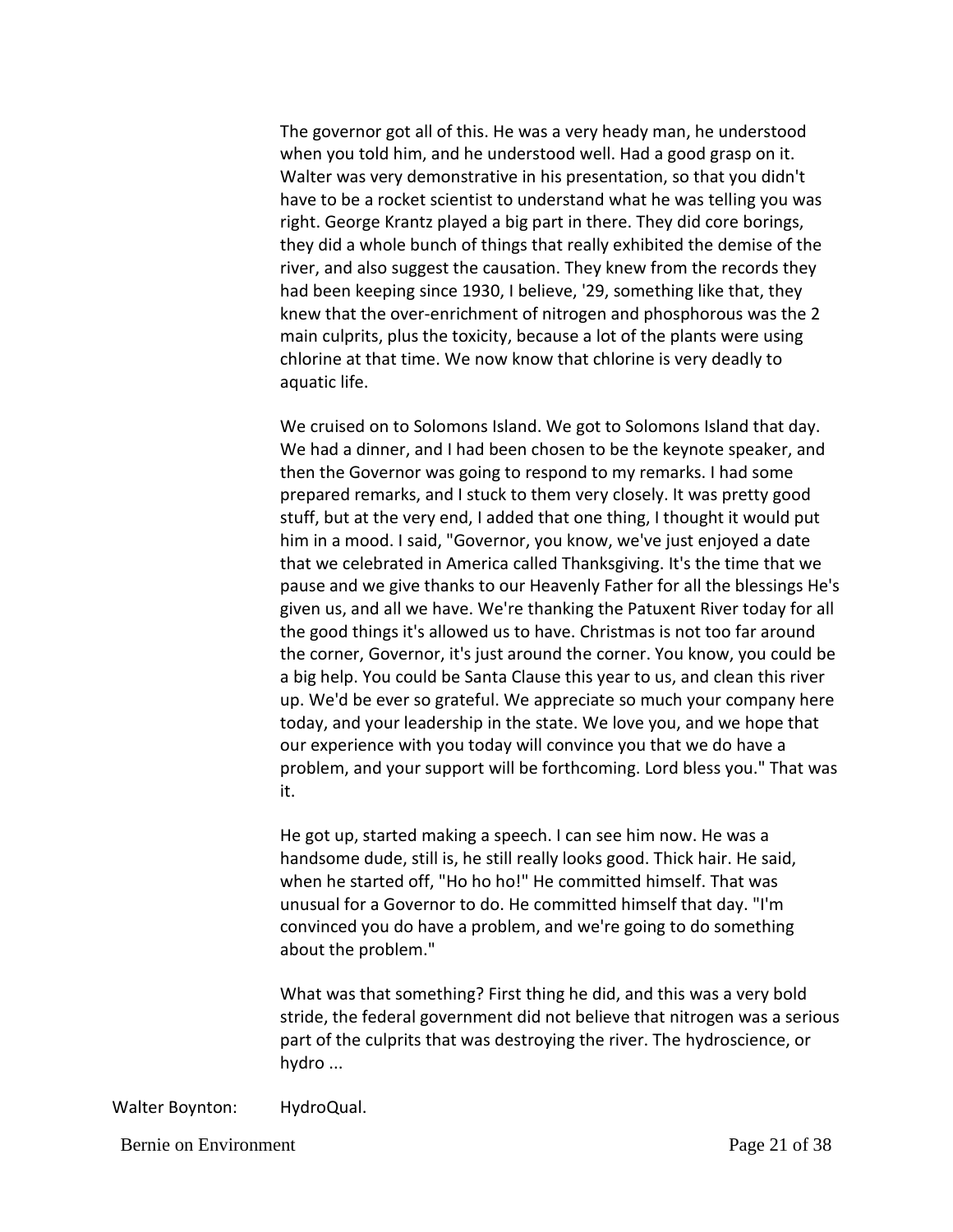# Bernie Fowler: The HydroQual study that was done, it was a Professor Brown in charge of that. He gave us a report, he told us that, hey, you don't have to worry about nitrogen, that is not a problem, but you have serious problems with phosphorous. Phosphorous is what's killing your river. That was contrary to what our good brothers down at Chesapeake Biological Lab had found and was telling us. In furtherance of their position, they set up a microcosm study over in Benedict, the field station over there. They had these big, large tanks, and they had river water in it, and they would inject phosphorous into one tank and nitrogen into another tank, and phosphorous and nitrogen into another tank.

The first tank, when they put the phosphorous in the saline part of the water, it was hardly noticeable, any growth in the algae that was in the tank. When they put the nitrogen in the second tank, it grew by 700%. When they combined the two of them in the third tank, it became 1500%. That was the study that really helped us settle it in the long run. We find out, in order to demonstrate this, it's going to cost \$29 million to take the nitrogen and phosphorous out of the Western Branch, which was the largest wastewater treatment plant on the Patuxent River at that time. Where's the money coming from? Federal government won't give us any, because they're telling us that nitrogen won't make the difference. After their study over in Benedict, they were able to convince the federal government nitrogen is a serious contender and you need to rethink your policy.

Governor Hughes put up \$29 million state cash to take the nitrogen out of Western Branch alone, one plant alone, and the other plants followed suit, but we didn't quite get there, because the other plants didn't clean their act up, if you remember. They kind of drug their feet on it, and didn't get them cleaned up. It wasn't until ... now I may be getting ahead of you, but I think it probably was the late '80s, I put a bill in the legislature which mandated certain criteria that the major wastewater treatments had to meet by a certain date. If not, pretty heavy fines kicked in, charging them for every pound over nitrogen, every pound over phosphorous that they put in the river past that certain date.

It was pretty easy to get it through the Senate. I had a lot of sponsors in the Senate and got it through the Senate okay. Got over in the House, and it moved over in the House pretty good. Got to the Governor's office, and now we don't have Governor Hughes anymore, we have Governor Don Schaefer. He was dead set to not sign the bill because he said it was a mean bill, a very mean-spirited bill, he didn't like the tenor of it, and he wasn't going to sign the bill. That's what his people told me. I said, "You're kidding me. Tell me you're kidding me. This can't be so. I mean,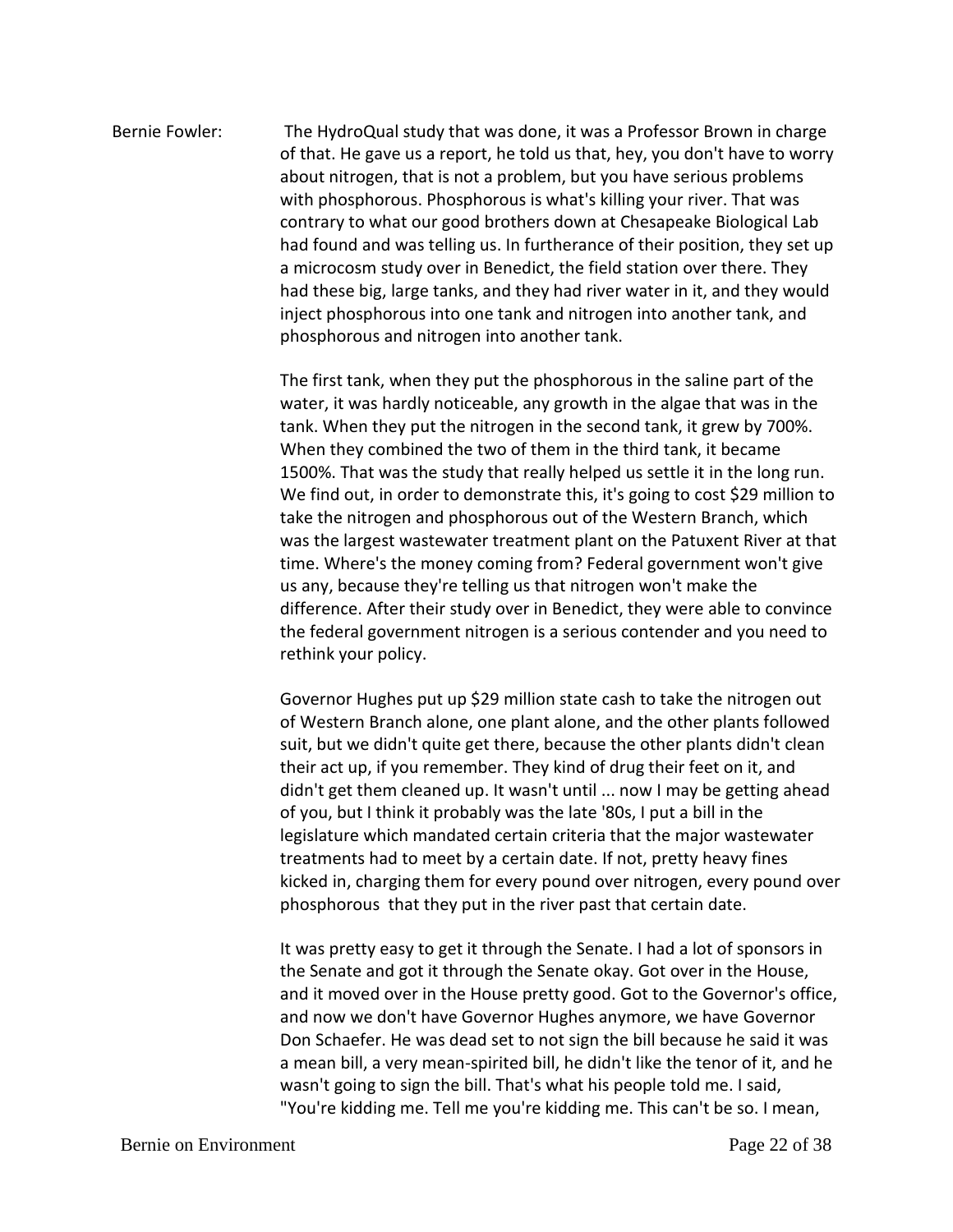I've worked hard on this, and so have hundreds of other people. We know it's the right to do. I can't understand. Are you really serious? The Governor's not going to sign this bill?"

After they convinced me they weren't kidding me, I got on the phone, got his secretary, made an appointment, went over, and he and I sat just like we're sitting here now. Don Schaefer was a good governor. He had a certain temperament and disposition that, at times, could be a little contentious to work with, but one thing that he respected was a person with integrity and honesty. Tell him the truth and don't go behind his back and try to cut him up in the news media, which I never did, I never did with any of the governors. I talked with him, and he said, "Well, why should I do this?" I said, "Governor, we started back with Governor Mandel, Attorney Burch, Secretary Coulter, all the regulatory agencies, and all we got was promises, and nothing's happened. The only way you're going to get this done is to have something mandatory that's going to force them to do it. Otherwise, you will not enjoy any success on the Patuxent River whatsoever."

We talked for a considerable time, and finally, he said, "Well, I like you, Bernie. I'll sign the bill." I got a busload of kids that had testified for the bill in Saint Mary's, they brought them up on a bus so they could be there for the photo op, because they were very helpful with the bill. He signed the bill with a lot of fanfare that day. I know Walter Boynton can verify this for you, that not too long after that bill kicked in, and all the major plants met the standards that we set in that bill, we saw a tremendous improvement in the Patuxent River. Went down for the wade-in, I couldn't believe it. The grass was growing back, the water was clear. The kids were taking the grass, pulling it up, making wigs of it. It was a day in history that I'll never forget.

I thought we had turned a curve, and everything was going to be okay, but remember we had 20 million gallons of effluent going into the Patuxent River at that time. Today, as we speak, there's over 60 million gallons per day going in. The magnitude of the increase and the volume in years, very few years, soon offset the progress that we made by the standards we set. We had to go back to the drawing board.

We worked, after I got out of the Senate, Walter Boynton was a main part of this, and we put another bill together which would have captured all of those things. It would have brought all of the nitrogen and phosphorous content back to where it was in the 1950s at all of the plants in Maryland. It got passed in the House, came over, it was on third reading in the Senate, and somebody had got to the leadership up there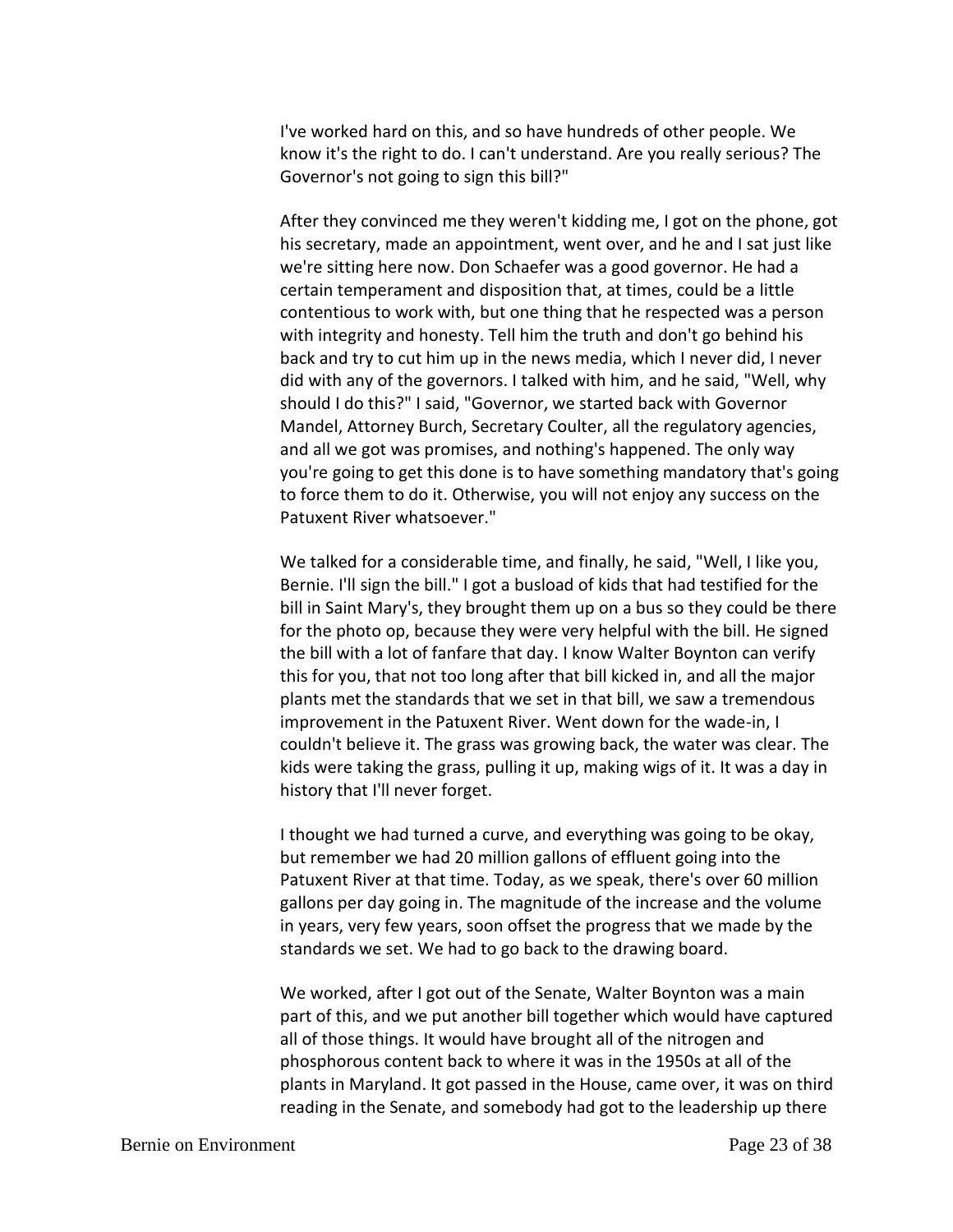and told them this was going to be so costly, that the wastewater treatment plants, small plants and all, they'd have to shut down the trailer parks, people wouldn't be able to have a place to live and all. The bill got killed. Sometimes they say you lose a battle and don't lose the war. If Sue Cullen is reelected, and I surely hope so, my plan is to go directly to her when she's sworn in and say, "You remember the bill we put in '06? Let's do it again. Let's try it again and see if there's any more sympathy for it."

Oh, enough of that.

### THE PATUXENT RIVER CHARETTE

- Walter Boynton: The famous charette. That followed the federal court case decision. Tell us about that charette. That was, I thought, fascinating. Also, from my point of view, it was really scary. Tell us about the charette, why did it come about? Bill Eichbaum, I believe…
- Bernie Fowler: Bill Eichbaum, John Griffin. They were the two major leaders, with my help, because ... I have kind of, and I apologize for it, but I've omitted a very important phase of our struggle for the Patuxent River. It comes under the umbrella of what we call a charette. You bring people together, all the stakeholders together, and you try to, through consensus, hammer out a plan that will take care of the problems that you're enduring.

Governor Hughes had told me personally, put his hand on my shoulder and told me personally at some social gathering that the government has, he said, "I want to resolve this. I really want to get this resolved. I'm willing to do whatever we can here to do it. I know that you want it resolved, absolutely. I'm going to send Bill Eichbaum and John Griffin down to your house. You'll spend a day and talk about this and see what you come up with."

We started our day off, I was living on the bay over there then, and I had a 17-foot Mako that I used quite frequently. I took them out, we caught a few blue fish, and came in, and my wife fixed us a real nice lunch. I had a big screened in porch that jutted out from the house. We sat there and talked about it.

They said, "What do you think is our best approach?" I said, "Well, I've been thinking long and hard about this, but I was involved in a procedure, it was called a charette, at the University of Maryland." There was planners from all over the place. I don't know whether you're involved in that or not, but they had planners from higher universities all around the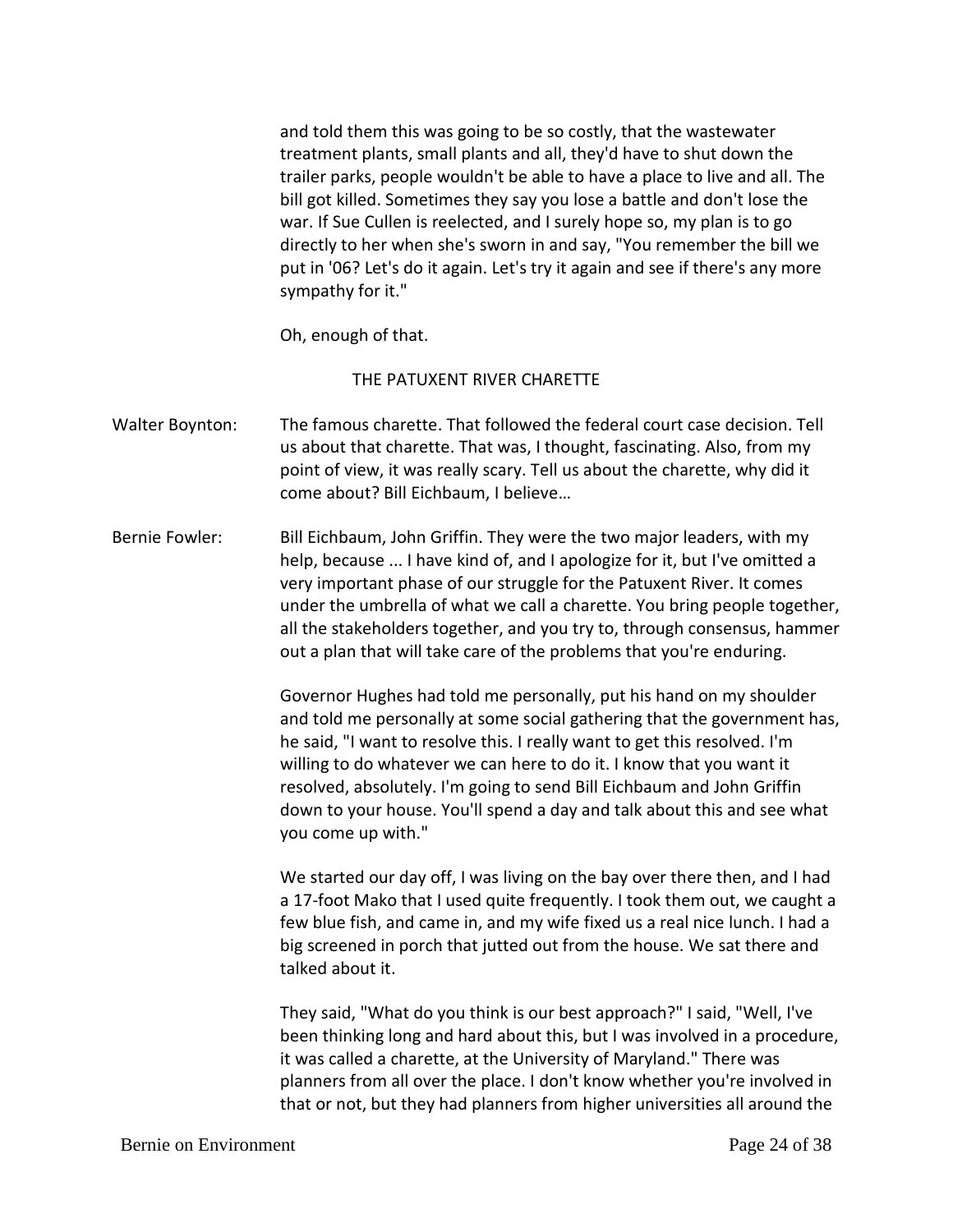|                       | countryside that came. They were setting a plan together for Calvert<br>County. While their plan was 200 years ahead of itself, there was some<br>good stuff in it, but their procedure struck me as being a very appropriate<br>way to deal with the Patuxent River.                                                                                                         |
|-----------------------|-------------------------------------------------------------------------------------------------------------------------------------------------------------------------------------------------------------------------------------------------------------------------------------------------------------------------------------------------------------------------------|
|                       | I suggested this to Bill Eichbaum and also to John Griffin, explained to<br>them how it worked. Sounded like a good idea, so we'll go with it. Then,<br>they brought in some planning coordinators, I think they were from<br>Boston, I believe.                                                                                                                              |
| Speaker 3:            | Yeah, they were.                                                                                                                                                                                                                                                                                                                                                              |
| Walter Boynton:       | Mediators.                                                                                                                                                                                                                                                                                                                                                                    |
| <b>Bernie Fowler:</b> | Mediators, that's the correct word. They were mediators, and they<br>began to try to put it together. Well, it wasn't working, so finally, John<br>Griffin and Bill kind of took the show over. He had each of us that was<br>there sit down. We had officials from all of the counties, we had the<br>scientific community, which we're fortunate to have.                   |
| Walter Boynton:       | You, me, and Chris D'Elia. Chris was there.                                                                                                                                                                                                                                                                                                                                   |
| <b>Bernie Fowler:</b> | Chris D'Elia, Walter Boynton, I can't remember whether Joe Mihursky was<br>there or not.                                                                                                                                                                                                                                                                                      |
| Walter Boynton:       | I don't think Joe was  but no press.                                                                                                                                                                                                                                                                                                                                          |
| <b>Bernie Fowler:</b> | No press, no.                                                                                                                                                                                                                                                                                                                                                                 |
| Walter Boynton:       | That was part of the deal.                                                                                                                                                                                                                                                                                                                                                    |
| <b>Bernie Fowler:</b> | Part of the deal was absolutely no press, because we wanted to be able<br>to say what we wanted to do without any repercussions. The plan<br>worked out good, it was a good exercise. I recall on the very last night, we<br>were hammering away, there was a retired general who was the director,<br>I guess you'd call him, of the                                         |
| Walter Boynton:       | WSSC?                                                                                                                                                                                                                                                                                                                                                                         |
| <b>Bernie Fowler:</b> | Yeah. Public Service Commission. After, you know, a couple of social<br>cocktails and all, he kind of loosened up. We're sitting in front of the<br>fireplace, and I said, "Why are you so opposed to doing land application?<br>Why don't you be the leader, and go ahead and take one or two of your<br>plants? Take Western Branch, put it on a land application, show the |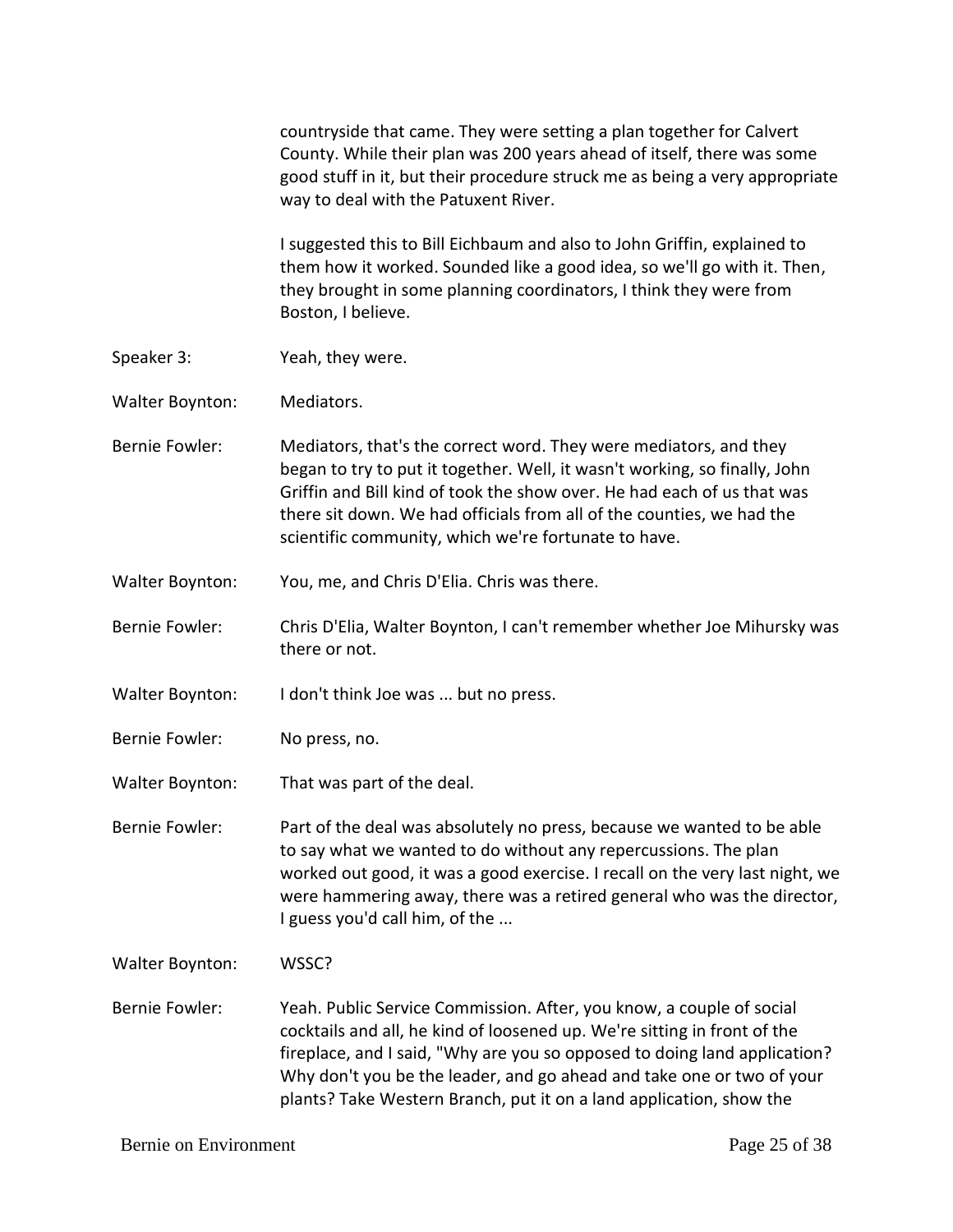world you can do it. Make a real difference in the water quality in that Patuxent River." After stuttering and talking for a little while, he finally said, "Okay. I'll agree to do it," and he agreed to do it.

Well, we thought we had problem solved, then, but after the charette broke up, we had some pretty good stuff there. I want to say again, the Chesapeake Biological Laboratory was the linchpin. They were the key to making that successful, because they had the scientific data to explain the deal with, they knew how to put it together. We were very fortunate to have that kind of resource. It all came out, I thought, real good, and we were happy, were kind of patting ourselves on the back, you know, because we've turned a corner here again. Then, just about the time the general got going on this thing, planning and all, his board called him in and fired him. That was the end of the land application for Western Branch. I don't know what it would have taken to revive that and get it back on track. Anyhow, we never did.

I kept pestering them, and every time I'd get a chance with Patuxent River Commission, I'd harass them about it. "Why do you have to dump everything in the river? Why is the Patuxent River have to be beat up because you're trying to get rid of your human waste? Find another way to do it. We've asked you to put it on land, you agreed to it, and then you turned 180 degrees on us. Not too late." We were never able to convince them, because it would take a lot of land for a plant as large as Western Branch. I think, at that time, there were probably 20 million gallons a day, close to it.

- Walter Boynton: Oh, it was more than that.
- Bernie Fowler: Probably more than that. At any rate, the charette was a good exercise, and it turned out. Initially, I told you, they sat us all down. The first thing we did was, each one of us wrote on a piece of paper our goal for the Patuxent River. I wrote what I thought was appropriate, and I don't know why, but mine was chosen to be, out of all of those, that was chosen to be used as the goals for the Patuxent River. Incidentally, it still serves in a similar way as a goal for the Patuxent River Commission. It just simply said, "Take the water clarity and transparency back to what it was in the 1950s. That's a gauge you can use, and the generations that follow us deserve no less. We must do this." They used that as their slogan, or their motto, for the meeting.

Now, you take hold.

Walter Boynton: Well, I remember ... that there were a number of political people there...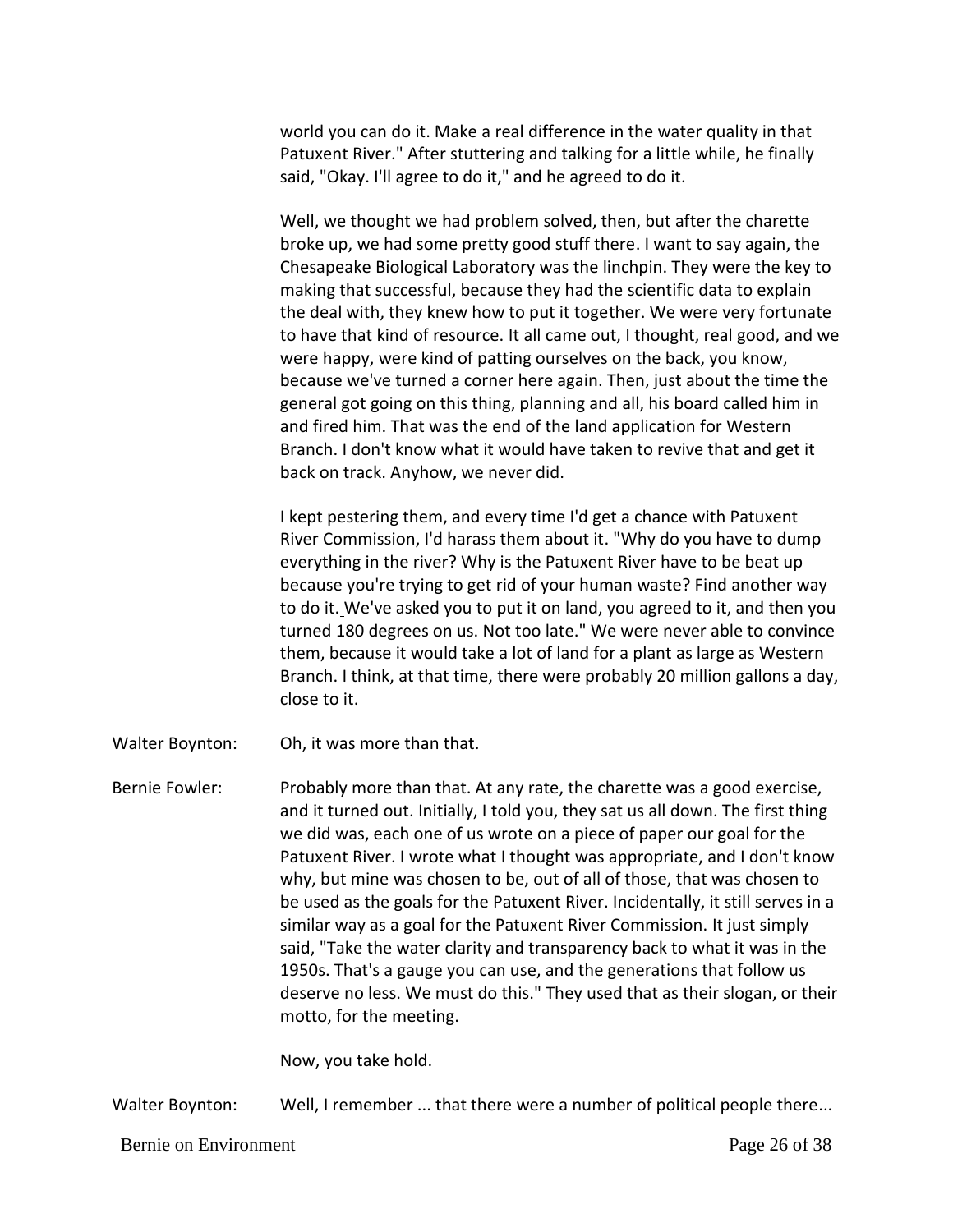| <b>Bernie Fowler:</b>  | Oh, yeah.                                                                                                                                                                                                                                                                                                                                                                                                                                                                                                                                                                                                                                                                                                                                                                                                                                                                                                                       |
|------------------------|---------------------------------------------------------------------------------------------------------------------------------------------------------------------------------------------------------------------------------------------------------------------------------------------------------------------------------------------------------------------------------------------------------------------------------------------------------------------------------------------------------------------------------------------------------------------------------------------------------------------------------------------------------------------------------------------------------------------------------------------------------------------------------------------------------------------------------------------------------------------------------------------------------------------------------|
| <b>Walter Boynton:</b> | who really did not want to be there.                                                                                                                                                                                                                                                                                                                                                                                                                                                                                                                                                                                                                                                                                                                                                                                                                                                                                            |
| <b>Bernie Fowler:</b>  | That's right.                                                                                                                                                                                                                                                                                                                                                                                                                                                                                                                                                                                                                                                                                                                                                                                                                                                                                                                   |
| <b>Walter Boynton:</b> | It was pretty tense. My memory was that the facilitators really helped us<br>bring those people online, so to speak, and work at decision. A second<br>thing I remember is that, while you give Chris and I a lot of credit, I<br>remember both of us were scared half to death. At one point, a question<br>came up of, a guy said, "Well, just how much nitrogen and phosphorous<br>comes out of these sewage treatment plants relative to everything<br>else?", and Chris and I had scurried off to a little side table, Tom Rymer<br>was hanging over our shoulders telling us to hurry up, and Chris and I are<br>scribbling the numbers that we had from various and sundry reports<br>down on a piece of paper. I clearly remember Chris and I looking at each<br>other saying, "Do we think this is right?" We agreed that it was as right as<br>we could make it. That was largely, I think, our contribution to this. |
|                        | Then, I remember a period of time where some of the upper counties<br>were grumbling heavily about doing anything.                                                                                                                                                                                                                                                                                                                                                                                                                                                                                                                                                                                                                                                                                                                                                                                                              |
| <b>Bernie Fowler:</b>  | Oh, yeah.                                                                                                                                                                                                                                                                                                                                                                                                                                                                                                                                                                                                                                                                                                                                                                                                                                                                                                                       |
| Walter Boynton:        | I remember Tom Rymer sort of sliding out of his seat, and what he said<br>was that Southern Maryland will do whatever Southern Maryland needs<br>to do.                                                                                                                                                                                                                                                                                                                                                                                                                                                                                                                                                                                                                                                                                                                                                                         |
| <b>Bernie Fowler:</b>  | Yeah.                                                                                                                                                                                                                                                                                                                                                                                                                                                                                                                                                                                                                                                                                                                                                                                                                                                                                                                           |
| Walter Boynton:        | I remember that as sort of an important moment, that it seemed like all<br>right, people settled down and decided to move in a positive direction.                                                                                                                                                                                                                                                                                                                                                                                                                                                                                                                                                                                                                                                                                                                                                                              |
| <b>Bernie Fowler:</b>  | Absolutely.                                                                                                                                                                                                                                                                                                                                                                                                                                                                                                                                                                                                                                                                                                                                                                                                                                                                                                                     |
| <b>Walter Boynton:</b> | Also, this was held at a convent.                                                                                                                                                                                                                                                                                                                                                                                                                                                                                                                                                                                                                                                                                                                                                                                                                                                                                               |
| <b>Bernie Fowler:</b>  | It was.                                                                                                                                                                                                                                                                                                                                                                                                                                                                                                                                                                                                                                                                                                                                                                                                                                                                                                                         |
| Walter Boynton:        | It was interesting. Every once in a while, you'd see a nun go floating by,<br>and I think that helped to calm some people down, at least the level of<br>cussing and bad language was severely suppressed.                                                                                                                                                                                                                                                                                                                                                                                                                                                                                                                                                                                                                                                                                                                      |
| <b>Bernie Fowler:</b>  | I believe it did.                                                                                                                                                                                                                                                                                                                                                                                                                                                                                                                                                                                                                                                                                                                                                                                                                                                                                                               |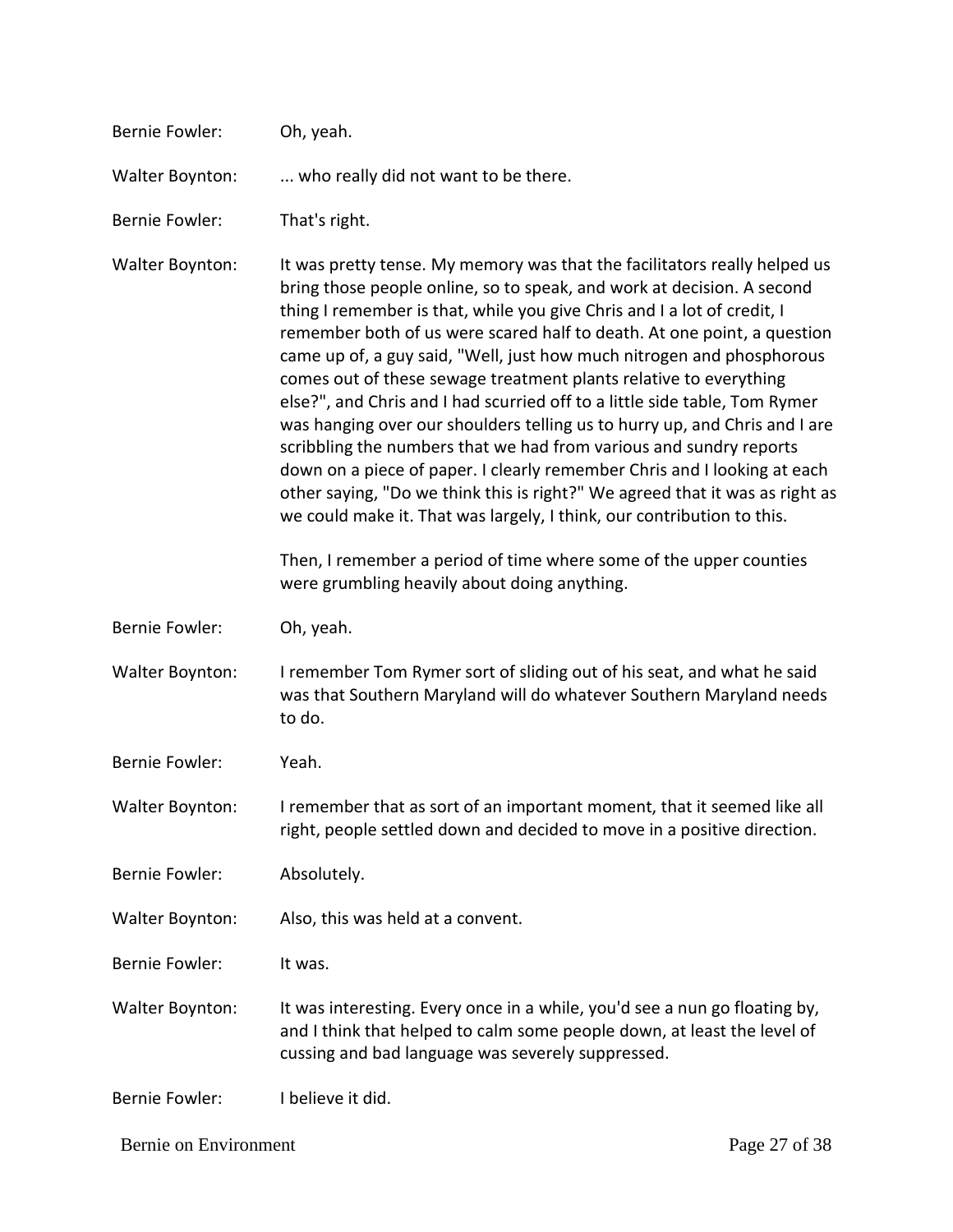| Walter Boynton:        | I do, too.                                                                                                                                                                                                                                                                                                                                                                                                                                                                                                                                                                                                                           |
|------------------------|--------------------------------------------------------------------------------------------------------------------------------------------------------------------------------------------------------------------------------------------------------------------------------------------------------------------------------------------------------------------------------------------------------------------------------------------------------------------------------------------------------------------------------------------------------------------------------------------------------------------------------------|
| <b>Bernie Fowler:</b>  | Absolutely, because you'd see them come by with the habits, you know,<br>and you send a different signal to them, you know.                                                                                                                                                                                                                                                                                                                                                                                                                                                                                                          |
| Michael Fincham:       | Where was the convent?                                                                                                                                                                                                                                                                                                                                                                                                                                                                                                                                                                                                               |
| Bernie Fowler:         | It was up in Marriottsville in Howard County. That's all I remember about<br>it. I do remember once when all the sisters would go by with their habits<br>all in a row, you know. Everybody looked  drinking cocktails, and here<br>goes the sisters by.                                                                                                                                                                                                                                                                                                                                                                             |
| Walter Boynton:        | Then at the very end of it, when we said "Okay, this is over," Tom Horton<br>was literally standing outside the door to                                                                                                                                                                                                                                                                                                                                                                                                                                                                                                              |
| <b>Bernie Fowler:</b>  | Interview?                                                                                                                                                                                                                                                                                                                                                                                                                                                                                                                                                                                                                           |
| Walter Boynton:        | try to get a statement, too, because he was, still is, very committed to<br>trying to get accurate reporting of                                                                                                                                                                                                                                                                                                                                                                                                                                                                                                                      |
| <b>Bernie Fowler:</b>  | Oh, my gosh. He's                                                                                                                                                                                                                                                                                                                                                                                                                                                                                                                                                                                                                    |
| <b>Walter Boynton:</b> | environmental issues.                                                                                                                                                                                                                                                                                                                                                                                                                                                                                                                                                                                                                |
| <b>Bernie Fowler:</b>  | He's worth his weight in gold. He really is.                                                                                                                                                                                                                                                                                                                                                                                                                                                                                                                                                                                         |
| Walter Boynton:        | Part of the charette, I thought, made some,  broke new ground.<br>Nitrogen was important as well as phosphorous, and that was an early<br>victory.                                                                                                                                                                                                                                                                                                                                                                                                                                                                                   |
| Bernie Fowler:         | Absolutely.                                                                                                                                                                                                                                                                                                                                                                                                                                                                                                                                                                                                                          |
| Walter Boynton:        | Much of the scientific community still did not agree with that, and<br>certainly, the regulators didn't. That was a big deal. What were the<br>shortfalls? What should we have done better?                                                                                                                                                                                                                                                                                                                                                                                                                                          |
| <b>Bernie Fowler:</b>  | The shortfall, and this has happened on a number of occasions, is we get<br>almost to the finish line, and then we get tired and we stop. We just don't<br>get that last thing we need that compels them to do A, B, C, and D. That's<br>been the deficit all along, why we haven't enjoyed more success than we<br>have, because just like the plan for the Patuxent River that came out of<br>this charette, that came out of the court order, all of those, but there was<br>nothing in there that set datelines, there was nothing in there that said<br>anything that must be accomplished by this date. Again, just like every |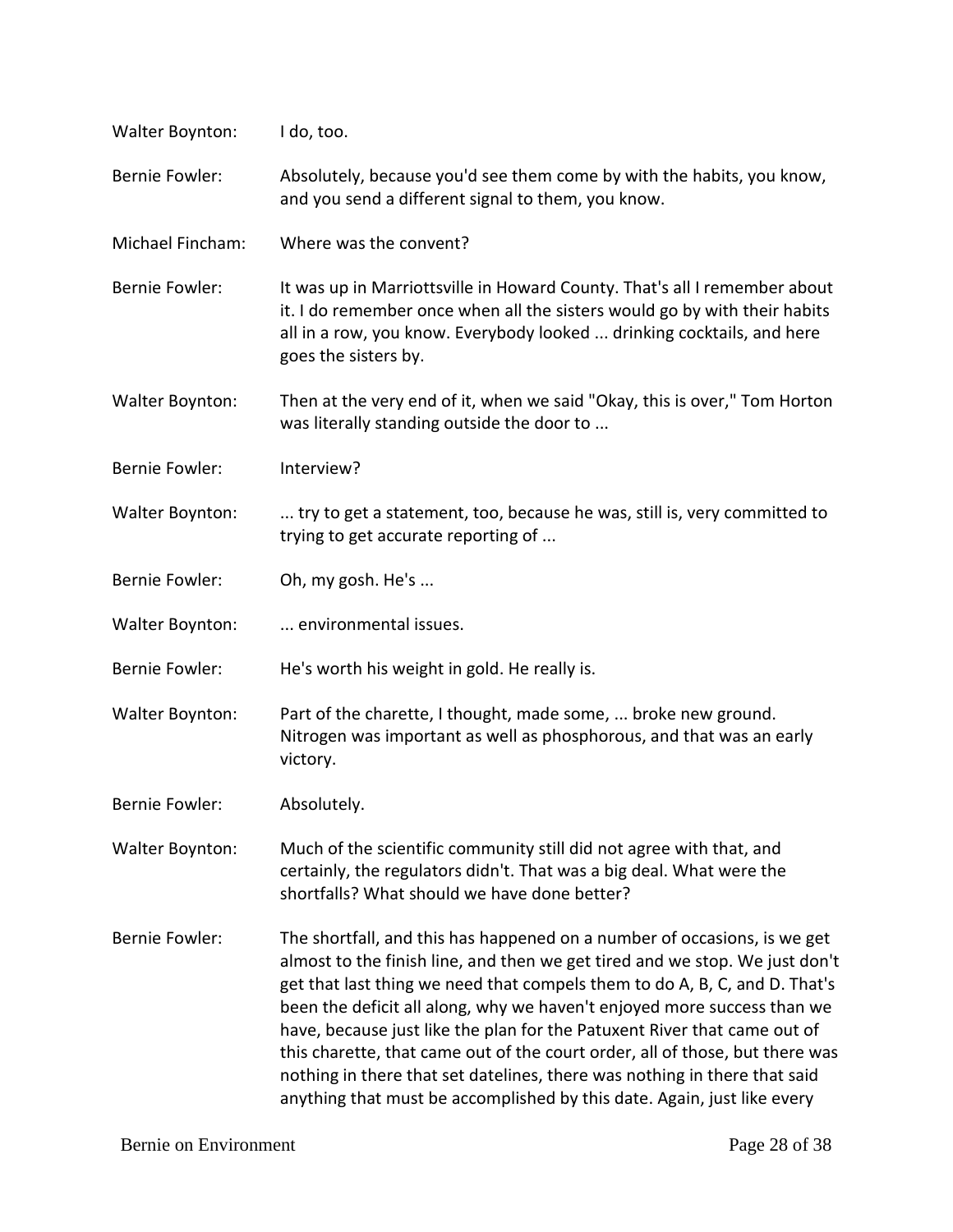other plan we've ever had for Maryland, dust collectors on the shelf. That's been the culprit that's been able to defeat us at every turn of the road. Everybody's well-intentioned, and they want to do it, but when they find out it's going to cost their county money, they do a different take on it. We just have not been able to get the things done that was required way back in 1982, I think, when we had the first Patuxent River plan on board.

### THE ANNUAL PATUXENT RIVER WADE-IN

Walter Boynton: Let me switch gears here just a little bit, Bernie. One of the issues that has bugged me my whole career is that it is difficult to get the public involved in some of this stuff, some of these environmental issues. One of the things that I've always thought a lot about, and one of the things that you're the poster child for, is trying to communicate the value of the environment to our society, to our souls for that matter. You came up with a Wade-In, and you worked with Tom Wisner on that as I understand it. That's a way of talking about how we relate to these ecosystems, the river in this case, or the bay.

> This is another interesting thing to me. If I could think of two people that I would say would be the odd couple, you and Wisner would be pretty much the mold. Yet, you had known each other for many years, and I know because I knew Tom for ages, he had the greatest respect for you. From the point of view, this is not like environmental science, this is more like environmental missionary work almost. You and Wisner were buddies on this.

Bernie Fowler: We were a team.

Walter Boynton: How did that start? How did the wade-in come about?

Bernie Fowler: Actually, back in my early days, when I was trying to focus attention on the river, I'd always used this. It was kind of corn pone, but I'd always used it, and it seemed to be effective. When I was a young man at Broomes Island, I could wade out chest high and still look down and see my feet perfectly clear. I could see the grass shrimp in that lush green grass. Tom Wisner, who became a very dear friend, and a person that's so easy to love, he said to me one day, he said, "You know, you keep talking about this wading out and seeing your feet when you were young and all. I got a suggestion: let's start doing that. Let's wade out in the river, dress up fit to kill, hold each other's hand, and wade out every year. That will send a signal to everybody that you are still wading out there looking to find your feet." In all fairness, he was the motivator that got me to do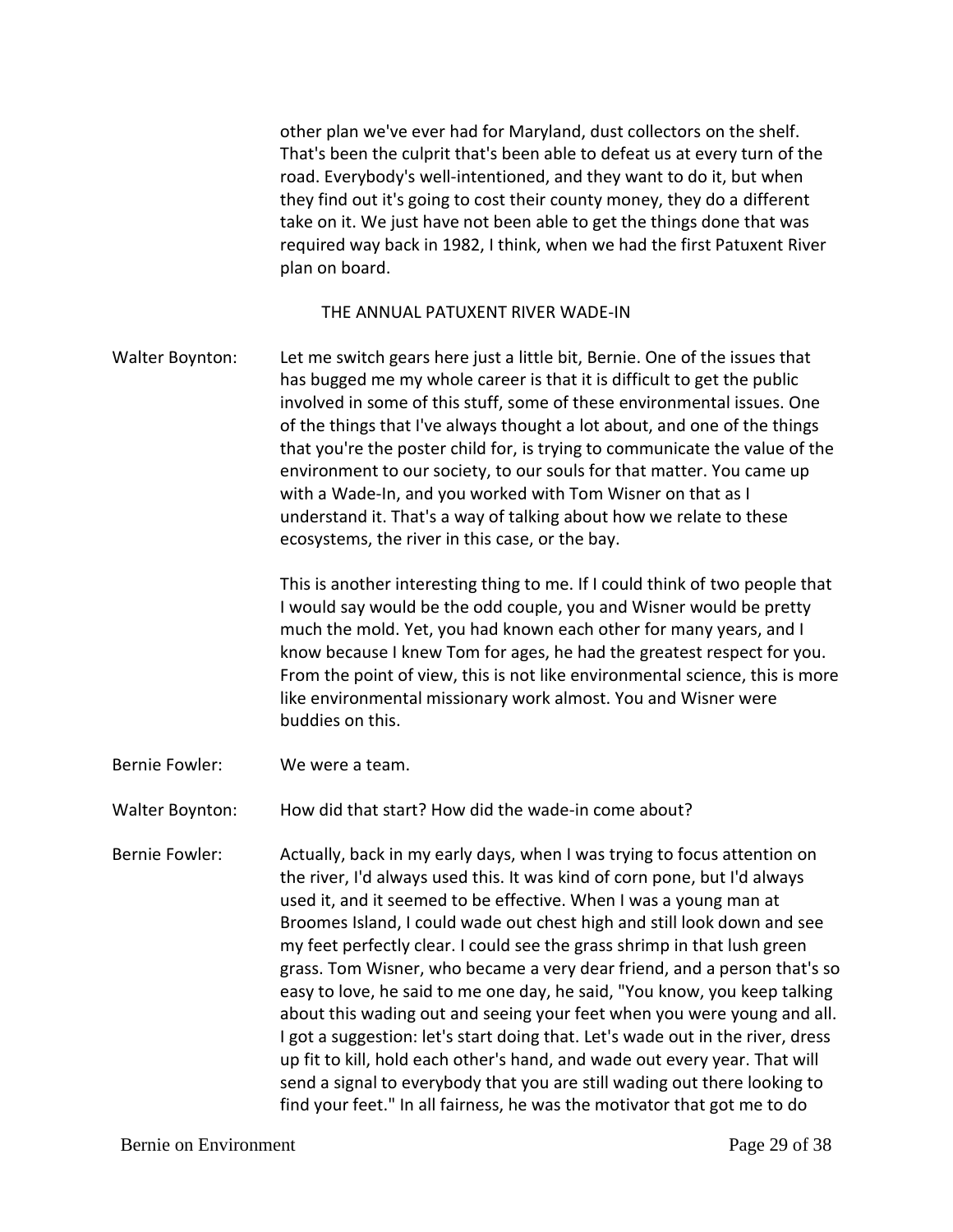that. I said, "You know, that isn't a bad idea, I've been saying it all along. Not a bad idea."

We were very casual about the first one, Tom said, "How should we dress? Dress up fit to kill?" I said, "No, I'd like to wear what I used to wear when I was a boy. We should wear coveralls, an old blue denim shirt, and sneakers. And a straw hat. Mother always made us wear a straw hat when we went out. I'd like to wear that." He said, "That's a good idea," so he did the same thing. He painted Secchi disks on the toes of his sneakers. The first one we had, we had at Broomes Island, Betty Brady, who's been somewhat forgotten out of this, she was so helpful. She was very close to Tom, very close to me. The first wade-in we had, we probably didn't have more than, I'm going to guess a dozen people at the most, but it was ...

- Walter Boynton: What year was that, Bernie?
- Bernie Fowler: That was 1988.
- Walter Boynton: Okay.
- Bernie Fowler: 1988. We would take our picnics baskets and after we waded in, Tom would get his old guitar out, and start strumming. We all sat around, sometimes we'd make a little fire, roast hot dogs, whatever, because Mr. Rogers had given me permission to use the land down there. That was probably the most comfortable, the most friendliest, and the warmest time that I had during my struggle for the Patuxent River, because that kind of lifted the burdens off. You relaxed among people you knew loved you, and you loved them, we talked river talk, and we'd sing songs, you know, 'Chesapeake Born,' or we'd sing ... one he sang about oh, captain's gone, I forget his name. He wrote that captain ballad, oh, captain's gone, captain's gone.
- Walter Boynton: That was from Martin O'Berry.

Bernie Fowler: Martin O'Berry, captain's gone. He wrote all these songs, and they were good. They were good stuff. The kind of things that, if you had affection for the river and the bay, it really blended in, and you just wanted to keep singing and singing. We did that for a few years, and then all of a sudden, politicians started to show up because we got front page coverage on everything, well, here comes a politician, which wasn't a bad idea, because they were the ones that had to make the decision. I really thought, at the time, that we were really going to get some positive connections with them, that we were going to get some people that were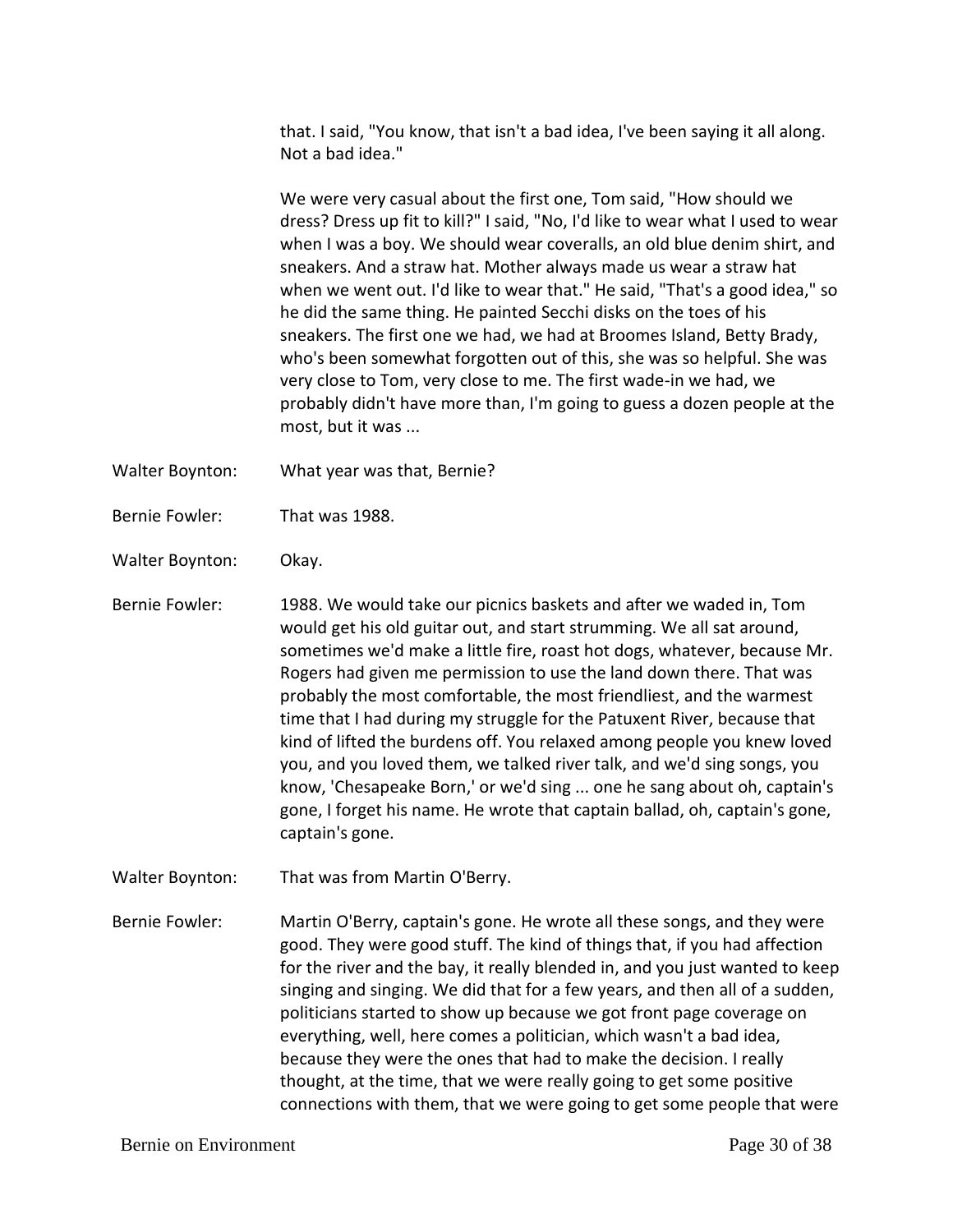going to die on their swords if necessary to clean that river up ... but that didn't happen then, and it hasn't happened yet.

That was the genesis of the wade-in. It goes on, and I haven't kept count of the wade-ins, but I've done as many as 11 wade-ins in one year. I went to the Patapsco River one time, and it took me almost all day long to go up there and back because they had a long program, they would all wade in, went and had a feast afterwards. I've waded in the Rhode River and the Potomac River, in half a dozen places. Saint Mary's River ... oh, gosh, I can't remember them all, but I've done as many as 11 wade-ins in one year.

It really caught on all around. The reason for that is, after we was enjoying success down here, Tom and I decided that, well, let's don't be selfish. Let's see if we can't spread this to other jurisdictions. I wrote letters to all the tributary strategy teams, inviting them to come down for a wade-in, and many of them came. They liked the idea. They went back home. The next year, I wrote them a letter well in advance of the June date, thanked them for coming and all, and "Why don't you consider having a wade-in in your tributary?" They did, and it's ongoing still, all around the state. I don't think it's probably as eventful now as it was a few years ago.

Sadly, and I hope I'm wrong, I hope I'm proved to be wrong, but I'm beginning to see less interest and less enthusiasm in cleaning up what I believe to be one of the greatest estuaries in the world, not just the United States of America. That bothers me, because, you know, it's like when the tire goes flat, the car doesn't go, and the car stops. That's my fear, because with all we're doing in environmental education with our young people, and trying to keep abreast with the adult population and all we do to make them aware of what's going on, I think they looked at the hundreds of millions of dollars that has been spent doing this, and then they see that progress is very, very slow. The days for enjoying a clean bay are so far down the road now, we've lost track of it. I'm afraid that there'll come a time when people like us, who have a uncompromising determination, interest, and affection for the water quality, will begin to wane.

When our voices leave the planet for whatever the reason, what happens then? Computers take over? I don't think so, while computers is a genuine piece of technology that has made life so easier for a lot of people, it also has its curses with it. I'm just unsure at this point, I don't feel good about the future, because there doesn't seem to be that level of urgency anymore. It's okay, you know, 2017, when we get the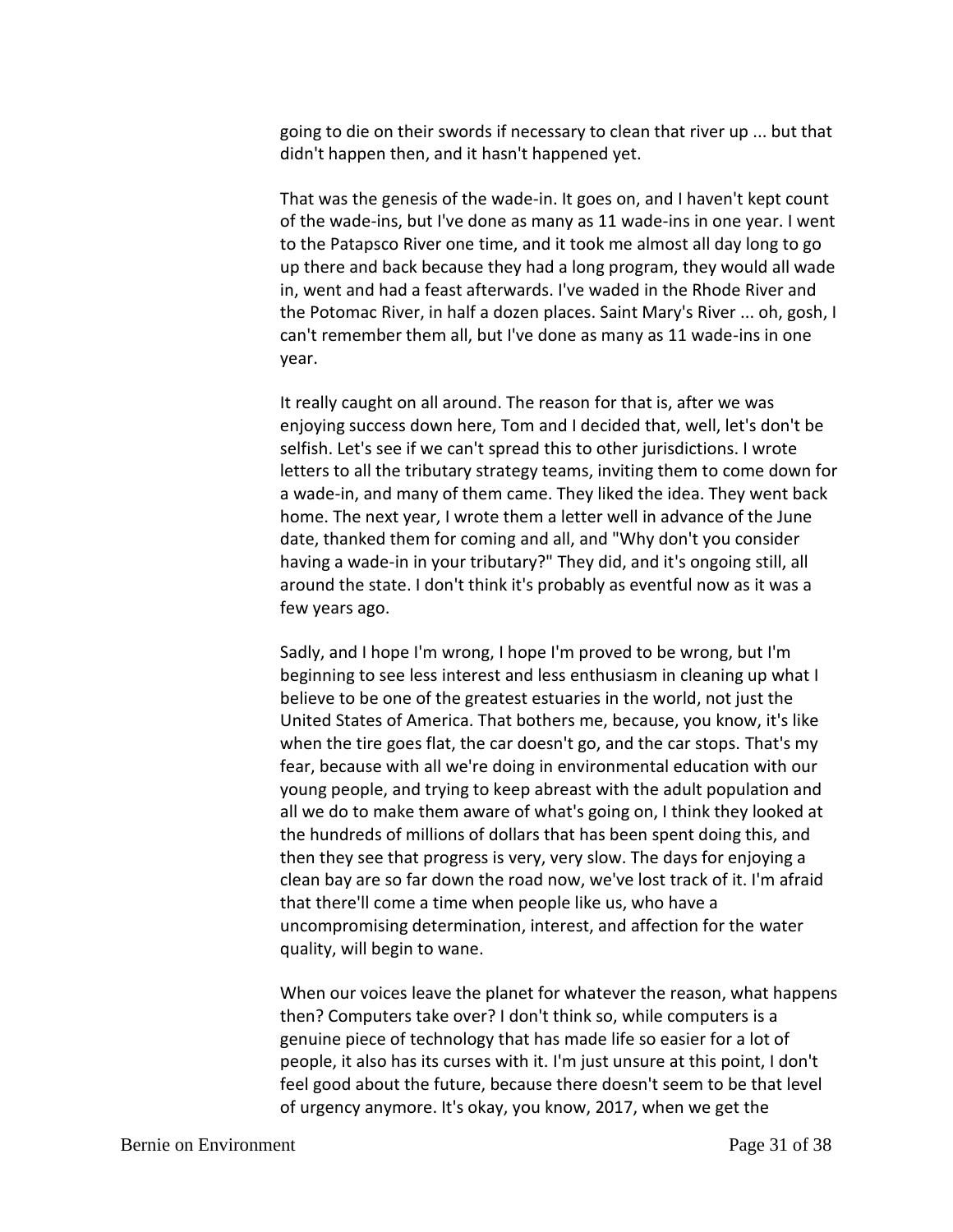wastewater treatment plants straightened out. Yet ... Walter Boynton and I have talked many times about this ... when they get them all cleaned up, get them in operation, and they reach their full potential, that is their limits of flow in the plants, the amount of nitrogen, phosphorous that they're dumping into the river then, although early on it shows an improvement, will be what it was in 2010. That's 4 years ago. I can't suggest to anybody with any intelligence at all that that's real progress. To me, that's a real downturn.

I've been sermonizing on this. I didn't say anything until I talked with Walter Boynton and we kind of collaborated on it, and decided that yeah, this is a fact. We can say this, because I was saying there would be more nitrogen and all, and Dr. Boynton corrected me and said "No, use the year 2010. You'll be accurate then. Nobody can refute that. Just say, 'It will be no less than it was in 2010.'" That was two years ago we talked. Now we're talking about four years ago. I've talked with several of the environmental EPA people. Walter Boynton was present with me when we talked with one in Annapolis last year, I believe it was. He was very impressed, but when he walked out of the room, he walked out saying, "I believe every word you're saying. That's all we got."

What I'm saying, I'm going to say again, and I hope that, if you get a chance to view this, this statement will ring out in your ears that you'll never forget it. We really need to jump-start the bay program again. We need to have people understand the severity of the situation. It's not just the loss of aquatic life, which is a great loss, it is not a lot of other things, but it's becoming a health hazard. You're seeing signs of the *Vibrio vulnificus* showing its ugly head in the Patuxent River. How do you make that better? You make that better by ... they say it's caused by high salinity and high temperatures. I also, on my own, say that it's also water quality plays a part in that. The reason I say that is because we never knew of that before. It may have always been here, but it was never excited or accelerated to where it became a real threat. Now it is a real threat, and so health is a very serious consideration.

If we lose the Patuxent River and the Chesapeake Bay to where it becomes unusable, that's the heart of Maryland. All the resuscitation in the world won't bring that heart back. I think we can reach a point of no return, and I don't know how soon that's going to happen. There is hope and there is still an opportunity, but the windows are becoming less, and while there's a lot of reason to gloat over the increase in the oysters, the aquaculture program and all ... that's a very healthy sign, but there are other things that we have little jurisdiction over. The stuff that comes out of the Susquehanna River: 22 billion gallons a day comes out of the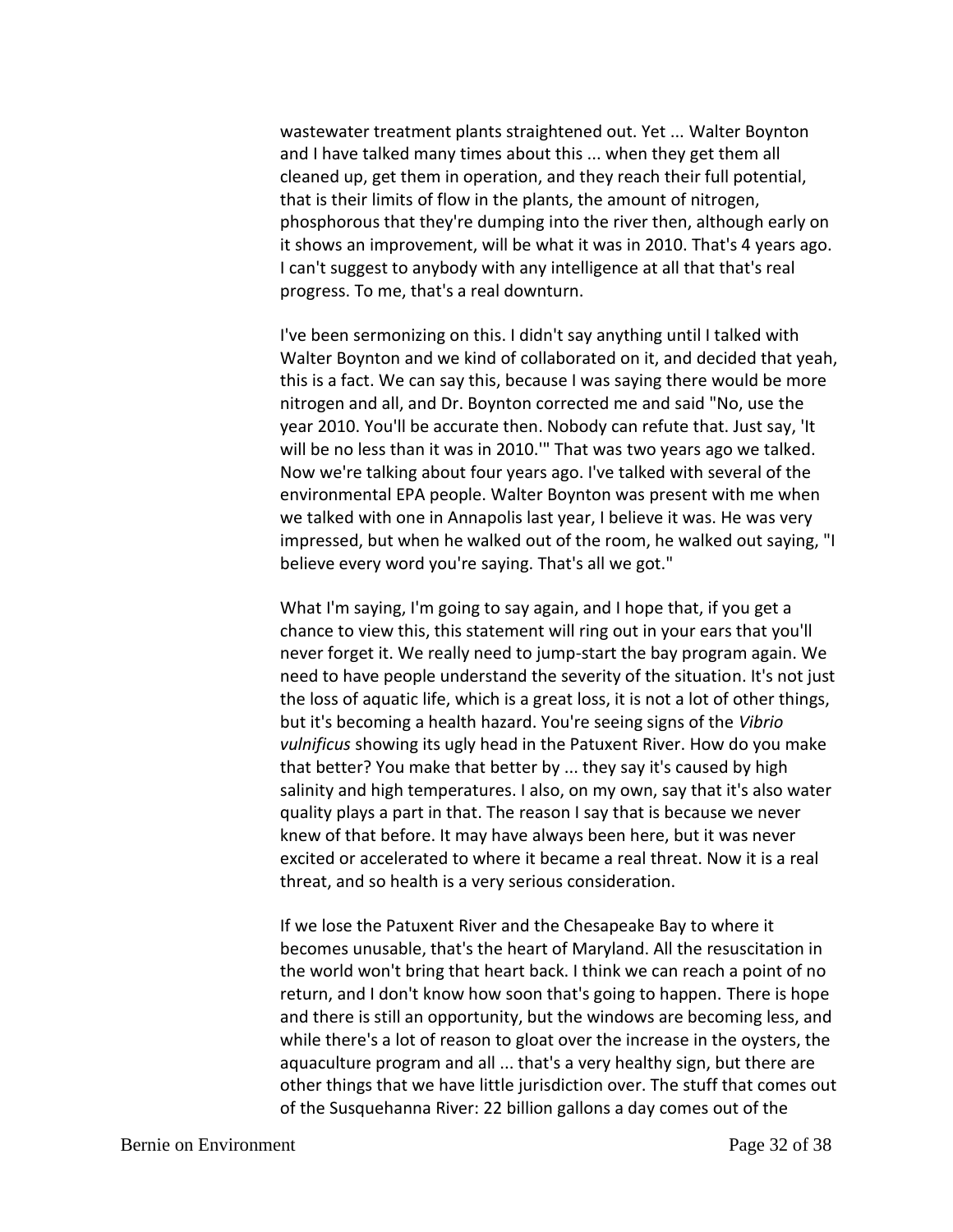Susquehanna, comes into headwaters of the Chesapeake Bay. It don't disappear when it gets to the Chesapeake Bay. It goes on thriving, and the problems that they have up there are sooner or later going to be all over. It's going to be a universal thing.

We now have New York, we have Delaware, we have West Virginia, that are bona fide partners in Chesapeake Bay Commission. EPA is saying they must be part of it, because they're part of the watershed. How do we convince people in New York City that rarely ever see the Chesapeake Bay that this is an important undertaking and should not be taken lightly? Even though you are not a part of the bay, this is the United States of America, and we need to use this. This has been a universal observation. All over the world, people are watching what's happening in the Chesapeake Bay in hopes that we'll find a solution that may resolve the problems that are generating elsewhere in the world.

Lot of work to do, long ways to go, but remember the 8 words: Never give up, never, never, never give up, and that's what we should do.

Walter Boynton: Winston Churchill.

Bernie Fowler: Winston Churchill. I always give old Winnie credit for that.

- Walter Boynton: Yeah.
- Bernie Fowler: I never will forget the story they told on him. He and Lady ... Astor, was it? Was it Lady Astor?
- Walter Boynton: Oh, yes.
- Bernie Fowler: Yeah, she ... they didn't get along good.
- Walter Boynton: No.

Bernie Fowler: Old Winston liked a little libation. He's at this party one night with her, and he was feeling pretty good, and she walked up to him and she said, "Winston, you know one thing? You're a drunk. If you were my husband, I would put poison in your tea." He looked right back at her and says, "And if you were my wife, I would gladly drink it."

Walter Boynton: That is so great. He was one sharp dude.

Bernie Fowler: Oh, he was ...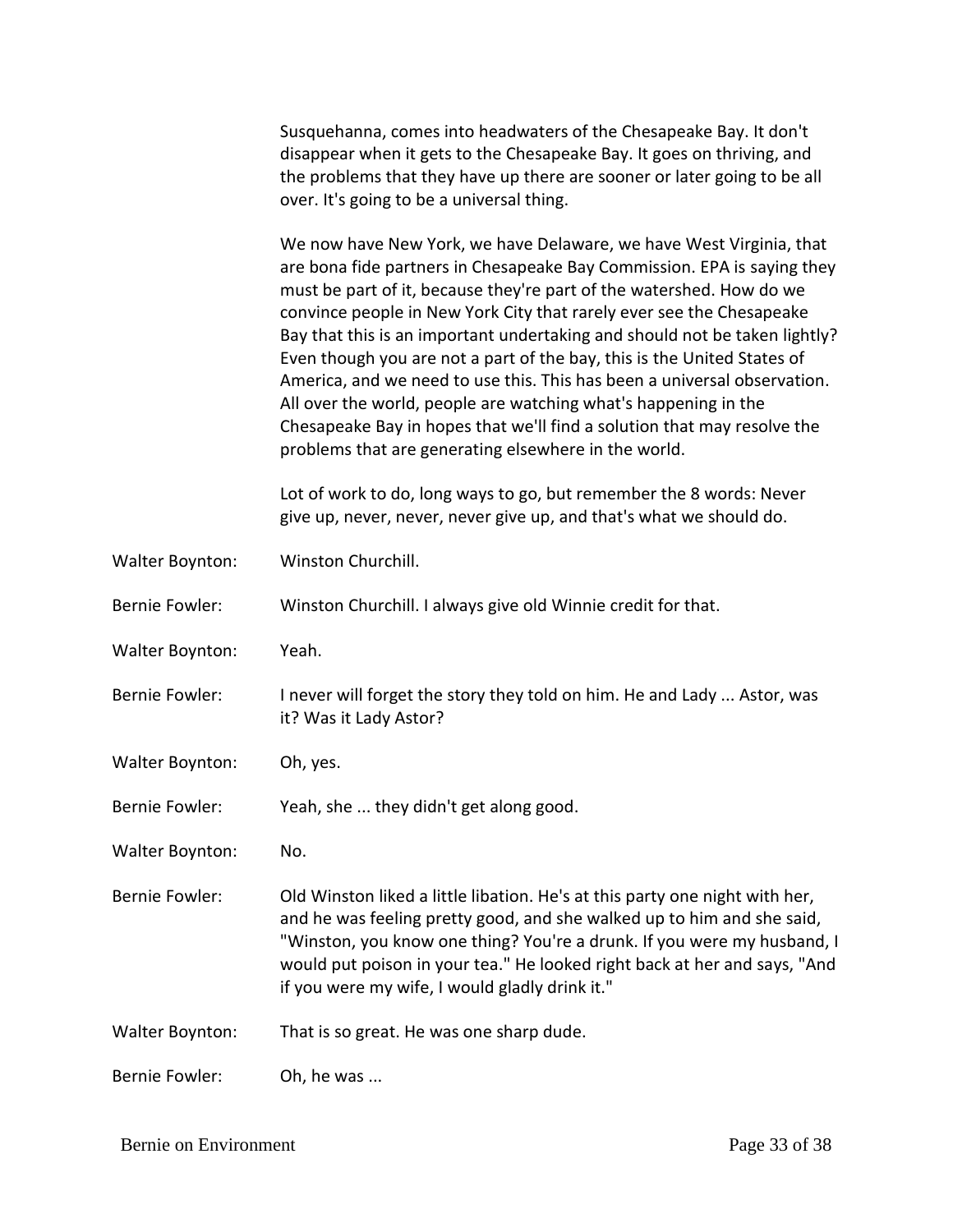### THE CHESAPEAKE BAY COMMISSION

- Walter Boynton: Bernie, tell us a little bit about ... at least from my knowledge of what you've done, you've been a long, long term member of Chesapeake Bay Commission, and Patuxent River Commission. Both of those are groups that are trying to move this restoration forward. You've served with them for decades.
- Bernie Fowler: Oh, yeah, 32 years on the Patuxent River, and I think Anne told me it was 28 years on the Chesapeake Bay Commission. I haven't verified that, but she said she believes it's 28. I'm the longest standing member of the Chesapeake Bay Commission now. Many of them have crossed the river Jordan, some of them are just retired because of other reasons, particularly if they left office. Once you leave the office, there's only one other way to show up on the Chesapeake Bay Commission, and that's as a representative from their jurisdiction.
- Walter Boynton: What do they call them, citizen representative?

Bernie Fowler: Citizen representative. That's why I'm serving on it now. It's like everything else we've done. It's collaborative volunteerism. There's no compelling reason to do it except the integrity and the desire of the members involved. Earlier, I mentioned about the addition of the other states, now, that are part of it. I hope that they will think very unselfishly and know that to be in isolation in this is not appropriate for the situation. They must be a part of it, because they are a part of it. They're contributing to the demise of it. They must be a part of fixing that.

> In the final analysis, both of those commissions have no authority to do anything. All they can do is talk, and they can talk, and they can talk, and I think in the Patuxent River Commission particularly, I think their numbers are too high. They have 38 members there. It's kind of unwieldy. When it was first legislated, the Patuxent River Commission, we had seven members, one from each of the counties, and it had to be an elected official from that county or the next of kin, in other words, someone close to that elected official that had some authority. We were able to get some things done then. We were able to make decisions quickly. Now, it's ... I know Walter has served on that commission, and I wouldn't be surprised if his assessment doesn't coincide with mine, but while their intentions are good, the progress they're making is not very measurable.

The Chesapeake Bay Commission, I think, has been very helpful, because they've been able to prod and keep, particularly with the governors involved, the executive committee, which is a governor from each of the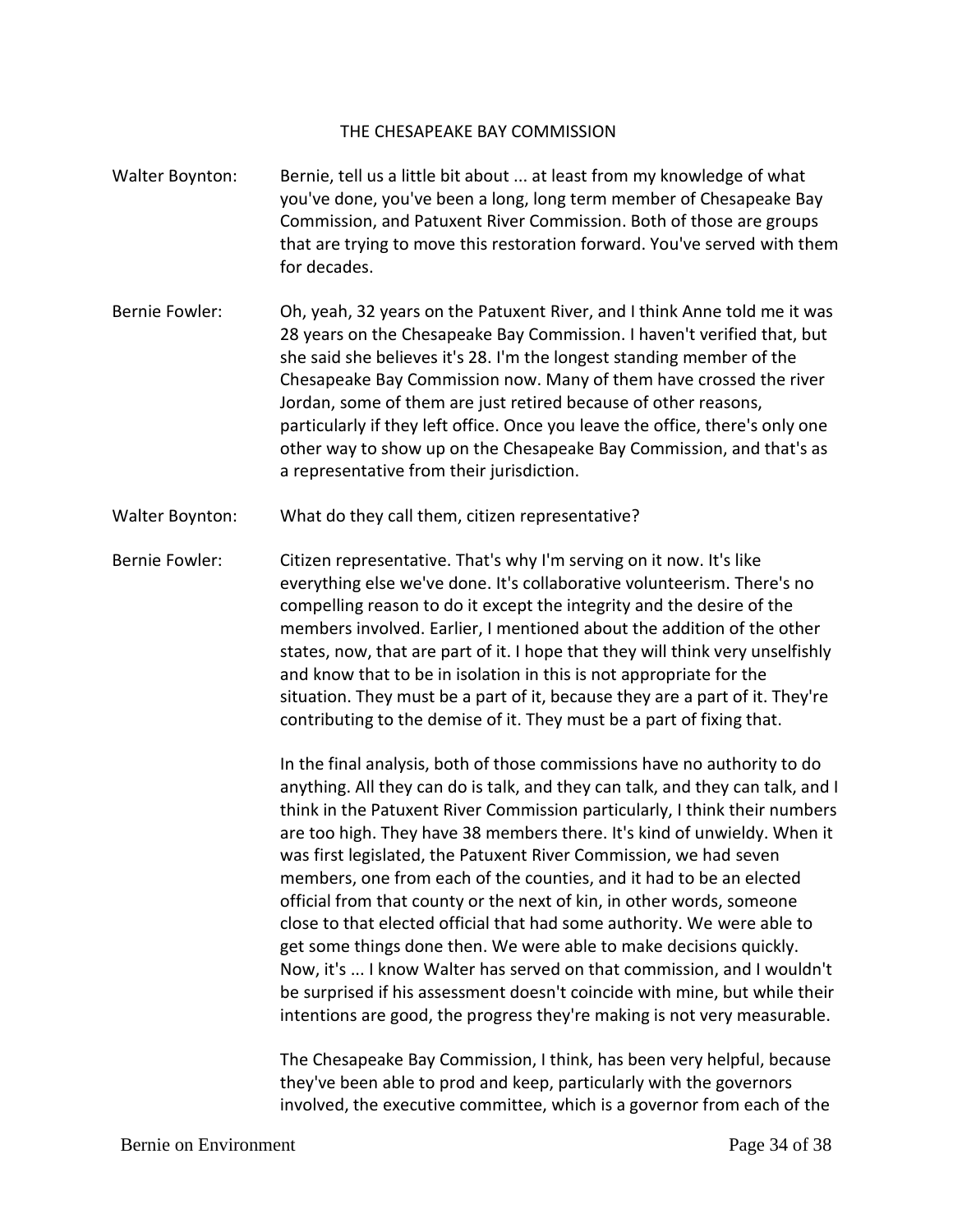states that may have the District of Columbia and the citizens' representative ... I'm sorry, the chairman of the Chesapeake Bay Commission. They're able to at least talk to each other, but when you look at the actual progress, the measured progress ... You can look to some things, like the farm bill, which was pretty much down the tube, the Chesapeake Bay Commission was very instrumental in resurrecting that, getting that passed, and that was a very integral part of the whole game plan, was to help to support the farmers in their effort to do what they need to do to decrease the problem.

LAW SUIT WITH CHESAPEAKE BAY FOUNDATION

Walter Boynton: You were part of that lawsuit that Chesapeake Bay Foundation took to the federal government? This Total Maximum Daily Load (TMDL) is the pollution diet for the bay. That really signified the change from a voluntary, collaborative type of restoration to one that is more quantitative and mandatory. What do you think of it?

Bernie Fowler: Well, the TMDL was a long time coming, of course, so we can all understand that if you've got foreign material going in that's killing the river, and you don't take enough of that out to stop the death of that river or that estuary, it's going to die. That is an absolute that has to be. Yet, we thought everybody was on board for that, but it turns out that on the TMDL, we had 21 Attorney Generals from 21 states that entered suit against EPA to stop this, and they didn't have the authority to do this. Fortunately, the judge that heard it I think had upheld it, and it's still alive and kicking. What'll happen down the road, I think they'll take an appeal on it, we're not quite sure, but it's like every other thing that you attempt to do with the Chesapeake Bay.

> It's the old adage that everybody wants to go to heaven, but nobody wants to die to get there. That's very true with the Chesapeake Bay. Everybody wants to clean the bay up, but when they find out they're going to have to pay a rain tax, going to have to pay a flush tax, they're going to have to pay this and pay that to make sure that there's money there to do the job. It took a long time to get where we are in terms of the demise, it's going to take a lot of time and a lot of money to bring it back, and it's going to be a very costly project. Give you one example, I'm told in Anne Arundel County, just the storm water alone will cost them in excess of \$2 billion, and that may be a very conservative figure. We've got to look at this and know that, you know, it's like fighting World War III. It's going to be costly, but it's essential if we're going to save the Chesapeake Bay.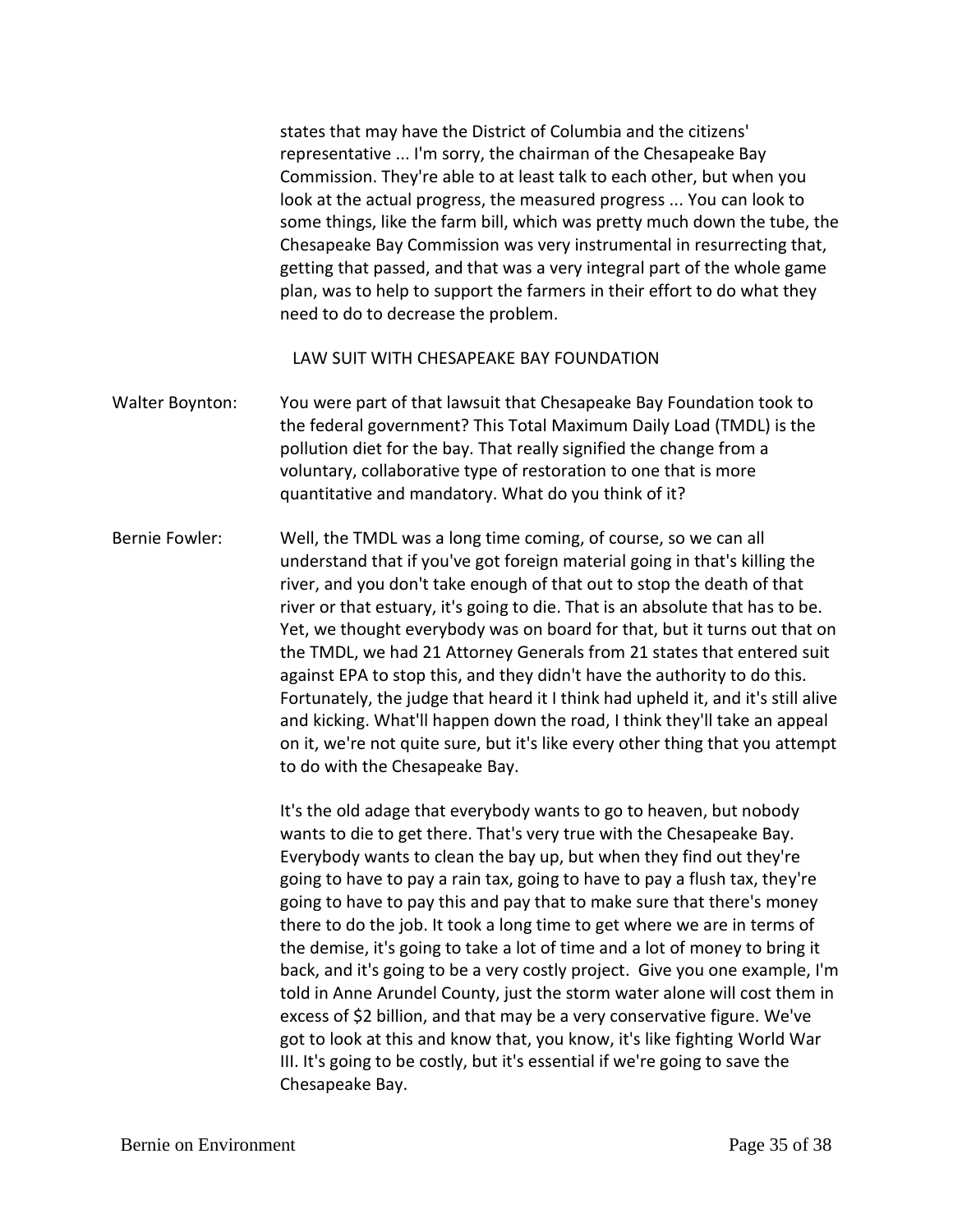The Commission now stays in pretty good stead. I think we helped them a little bit on that. Will Baker, who is president of the Chesapeake Bay Foundation, called me on the phone and talked with me at some length, and wanted to know if I would consider being the lead plaintiff in a suit against the EPA. They were suing because they failed to abide by the covenants of the Clean Water Act, which was passed in 1972, and again, had just kind of sat up there on the shelf without anybody doing anything. This lawsuit was settled out of court, but the best legal minds, the documents that we signed off on, the best legal minds in the country say that if EPA reneges on any one of those, any one of those requirements, that we have the right to go into the court. They're extremely confident that the judiciary will force them to do it, because they signed this agreement, and it has some validity in terms of its potency in getting the job done.

That's a real positive, and that's a real sign of hope. That makes the light at the end of the tunnel a little larger. We want to make it glow and get bigger and bigger. We want that light at the end of the tunnel to get much larger than the dead zones in the bay.

### THE FUTURE

- Walter Boynton: Well said. You know, either because I've asked you or because of the conversation, you've gone through my questions. My last one: what's the future hold? What's your view on that, for the bay?
- Bernie Fowler: Well ...
- Walter Boynton: An optimistic one, or...?

Bernie Fowler: I stay optimistic. I know sometimes my remarks appear to be opposite of that, but I do that because I feel the truth will set us free. I think I need to tell the truth. I don't need to say, "Oh, the dead zones are smaller, there's no such thing as Vibrio." I've got to tell the truth about it, you know. I think we have hope. I think the things going on ... I call it the Chesapeake Triangle, nothing like the Bermuda Triangle, but there's three parts of it. When we entered suit against EPA, and we did a rally up in front of the federal court building in Washington, D.C., and there was a crowd of people there. I never will forget, Will Baker said to me, "Bernie, get up on the stage, see if you can rock these people some." I got up, and it was a fortunate time for me, because I always get the signals I need to say some things that impact them, and it went over good.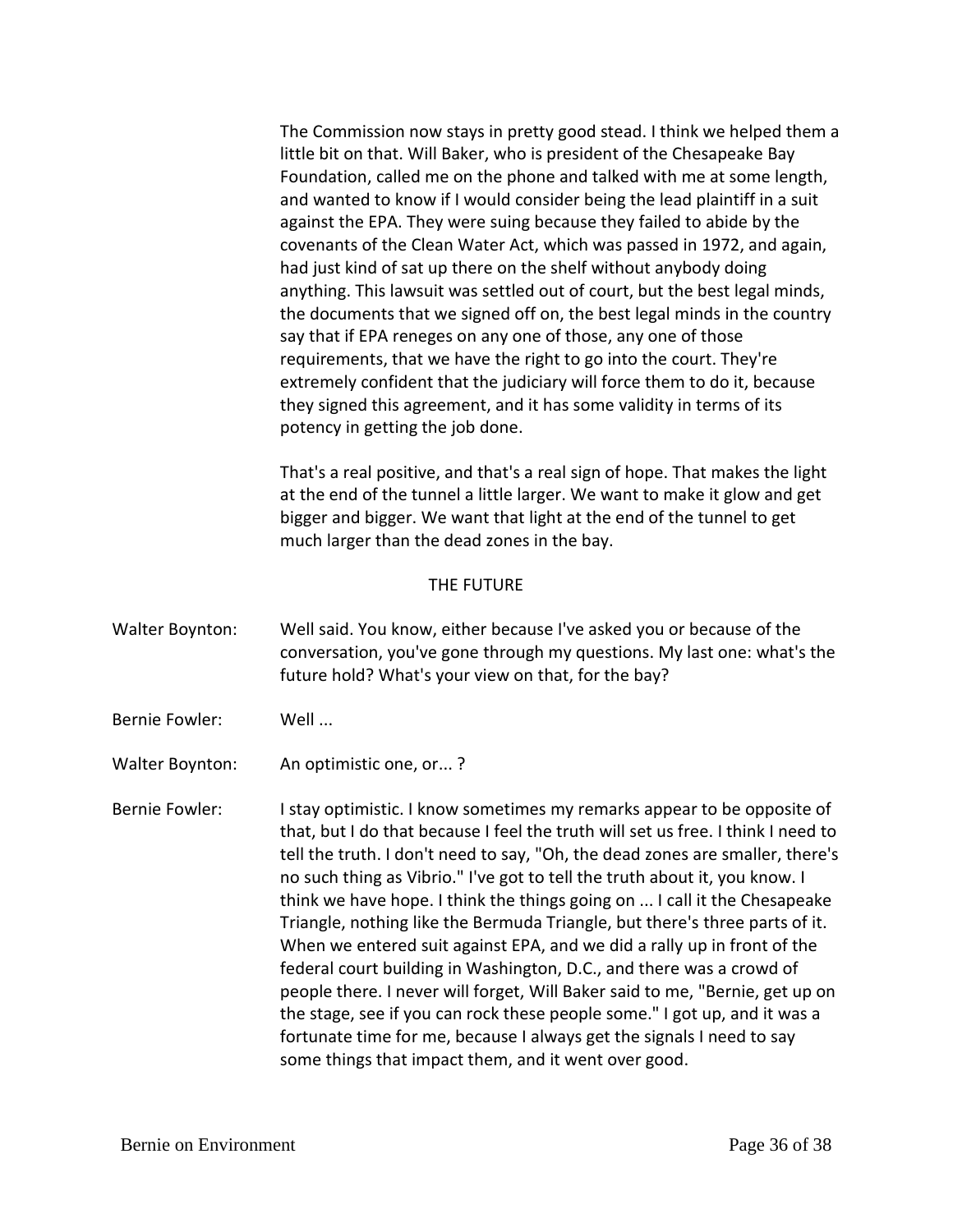That court suit, in my personal opinion, was the action needed to encourage the President of the United States to sign an executive order requiring EPA to come up with a plan in 120 days that would restore the Chesapeake Bay. In 120 days, they did just that. They came up with a plan. They're sticking to it pretty good so far, the courts have upheld them in those TMDL, for instance, that we talked about earlier.

I do think they have the tools now to get the job done. The downside ... this, again, is personal ... is the length of time it's taking to do it. I mentioned before, and it doesn't hurt to repeat it because I think it's worth saying, I would have loved ... when I started with the Patuxent River in 1969, once we got things moving, we got the Governor on our side, we had people convinced: hey, something is wrong with the river, thanks to Chesapeake Biological Lab. Then, you were on a roll, and you felt that things were going to happen. Then, when we had the Governor intervene and put \$29 million into taking the nitrogen out, and you all proved nitrogen was the culprit, phosphorous was very damaging up in the freshwater part of the river but didn't have much influence in the lower part except when combined with the nitrogen ... all of these things were very bright, very encouraging. The next thing, you've got the suit, the Chesapeake Bay Foundation, you've got the executive order by the President, you've got EPA complying with that.

There's a third thing, now, it's not jumping out at me too quick. There's one other thing that's a very ...

Walter Boynton: Clean Air, less nitrogen deposition?

Bernie Fowler: Yeah. That we do have high hopes now. That air deposition, which is probably 25% of the problem, sooner than we think, they're going to have a handle on that, and we'll be making some headway there. There's the triangle, and there are reasons for all of us to have hope, the reason for us not to give up, the reason for us not to be hoodwinked into thinking it isn't worth it. There are billions and billions and billions of dollars to be earned out of that Patuxent River if we get it back to where it was productive, and the aquatic life is good and healthy again. There are more reasons to do it than not, but even if you dismiss all of that, human health is extremely, extremely important. That should not be minimized, it should be underscored and not taken as a very subtle part of the problem.

Walter Boynton: You know, I've been giving these talks to the County Commissioners for, oh boy, 25 years, once a year.